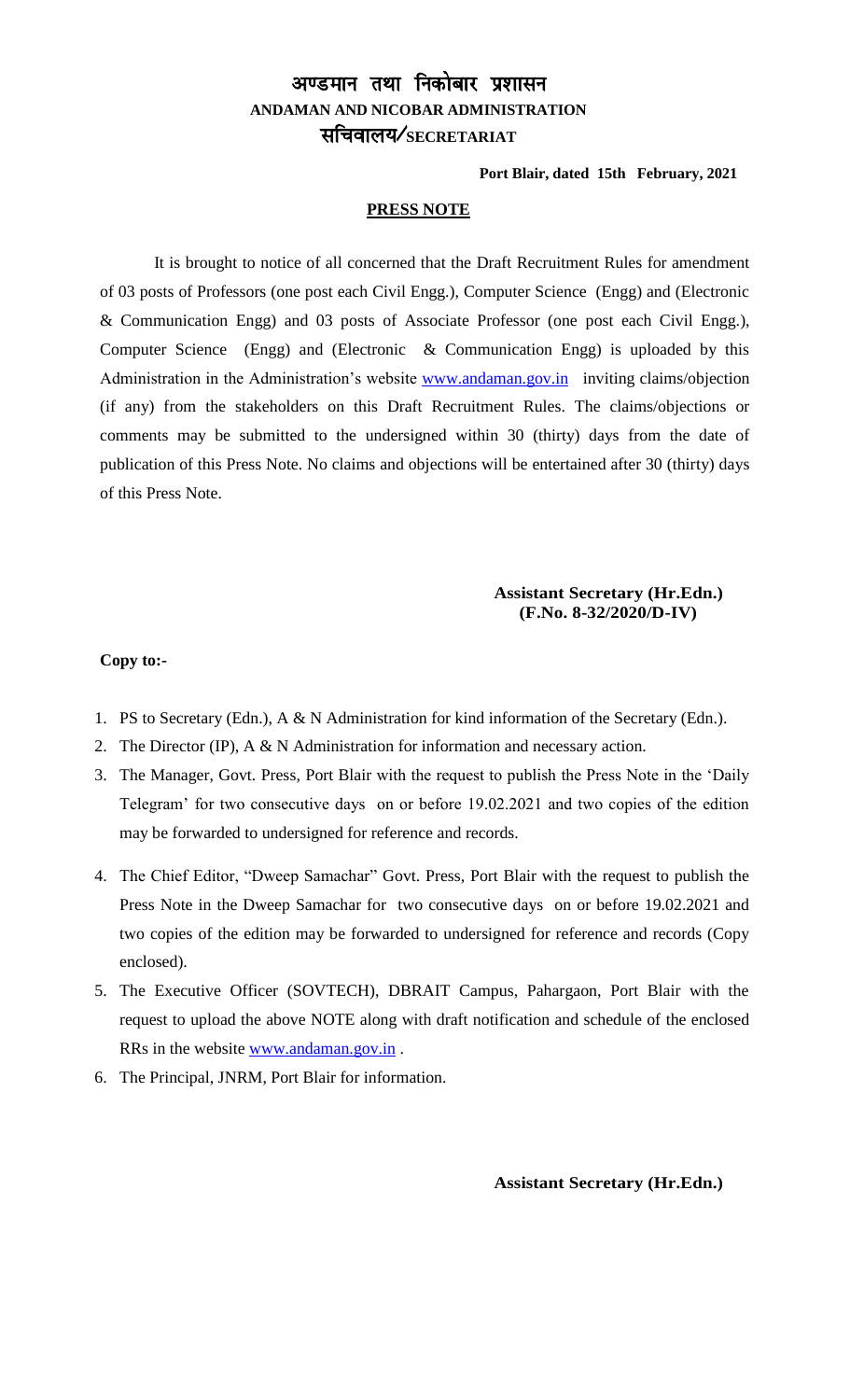# **MINISTRY OF HUMAN RESOURSE DEVELOPMENT (Department of Higher Education**)

### **NOTIFICATION**

New Delhi, the …….February, 2021.

**G.S.R…………………F.No. 8-32/2020/D-IV** In exercise of the powers conferred by the proviso to article 309 of the Constitution of India, with the approval of UPSC vide their letter No……………………dated………….. and in supersession of Notification No.G.S.R.511 (E) dated 19th June, 2015, the President hereby makes the following rules regulating the method of recruitment to the post of Professor and Associate Professor in the establishment of Dr. B. R. Ambedkar Institute of Technology, Pahargaon under the Andaman & Nicobar Administration, namely:-

1. **Short title and commencement:- (i) These rules may be called the** Dr**.** B.R. Ambedkar Institute of Technology, Pahargaon under the Andaman & Nicobar Administration, Professor and Associate Professor Recruitment Rules-2019.

(ii) They shall come into force on the date of their publication in the official Gazette.

## 2. **Number of posts, classification and pay band and grade pay or pay scale:-**

The number of post, its classification and pay band and grade pay or pay scale attached thereto shall be as specified in columns (2) to (4) of the said Schedule.

## **3. Method of recruitment, age-limit, qualifications etc.:-**

The method of recruitment, age-limit, qualifications and other matters relating to the said post shall be as specified in column (5) to (13) of the Schedule aforesaid.

## 4. **Disqualification: -** No person:-

a) Who has entered into or contracted a marriage with a person having a spouse living; or

b) Who, having a spouse living has entered into or contracted marriage with any person, shall be eligible for appointment to the said post:

Provided that the Central Government may, if satisfied that such marriage is permissible under the personal law applicable to such person and the other party to the marriage and that there are other grounds for so doing, exempt any person from the operation of this rule.

## **5. Initial Constitution:-**

The incumbents holding the post of Principal/Director at Dr. B.R. Ambedkar Institute of Technology under Andaman and Nicobar Administration, Pahargaon, Port Blair on regular basis vide MHRD Office Order No. 4-10/2010- TS-II dated 20.12.2011 before the commencement of these rules shall be deemed to have been appointed in accordance with the provisions of these rules.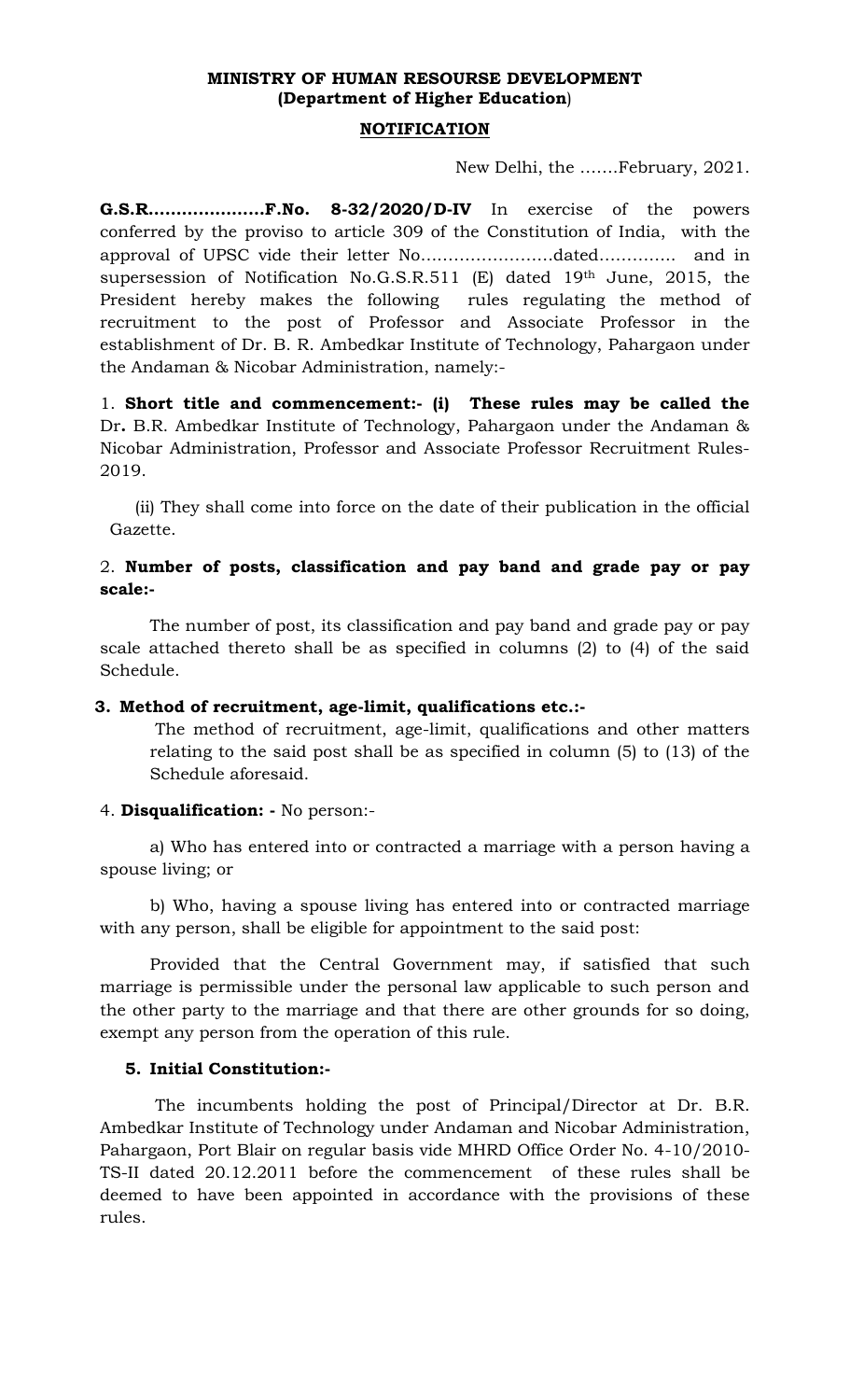#### 6. **Power to relax:-**

Where the Central Government is of the opinion that it is necessary or expedient so to do, it may, by order, for reasons to be recorded in writing and in consultation with the Union Public Service Commission relax any of the provisions of these rules with respect to any class or category of persons.

#### **7. Saving:-**

Nothing in these rules shall affect reservation, relaxation of age limit and other concessions required to be provided for the Scheduled Castes, the Scheduled Tribes, ex-Servicemen and other special categories of persons in accordance with the orders issued by the Central Government from time to time in this regard.

**Joint Secretary (Admn.)**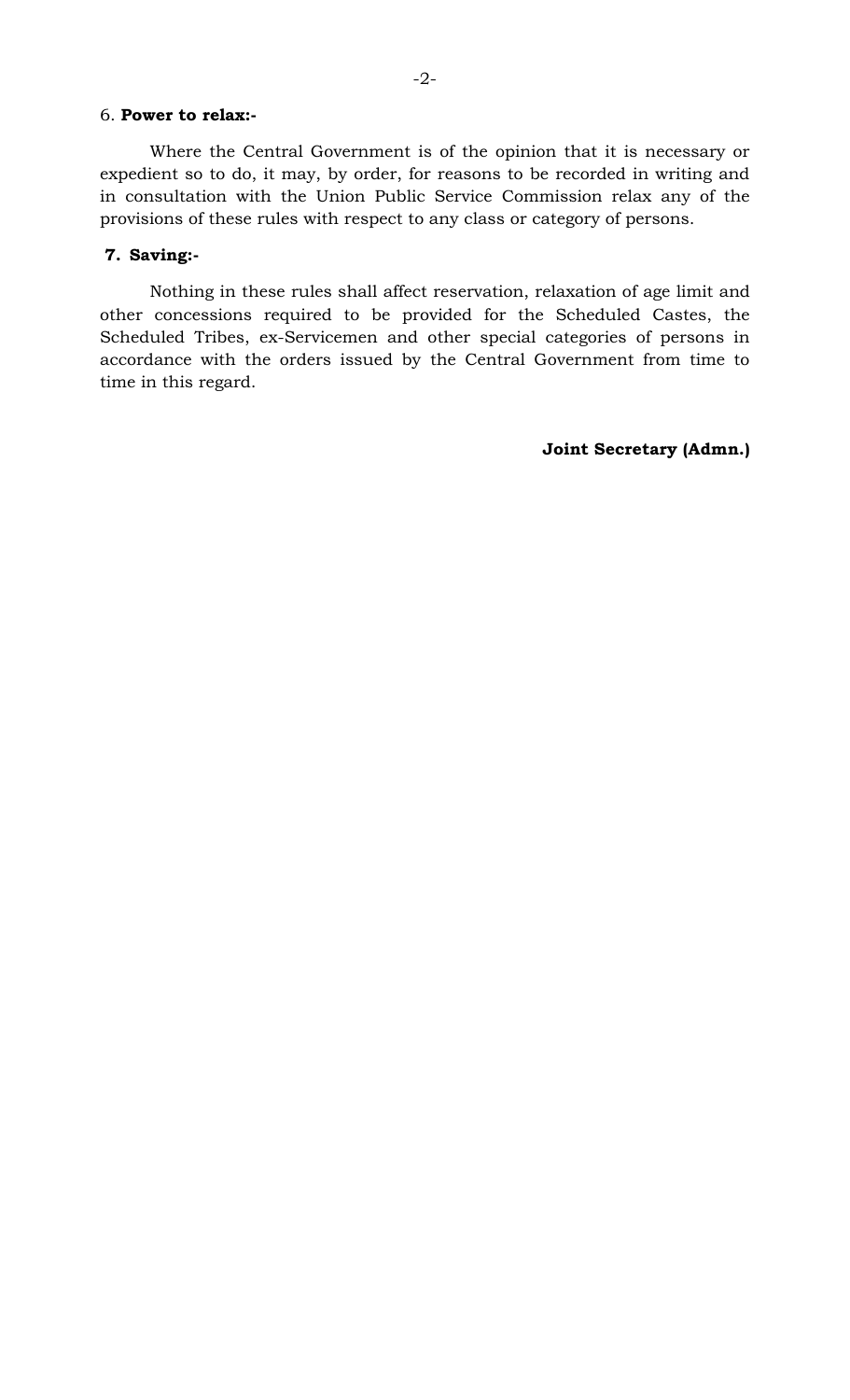# **SCHEDULE- I**

| 1. | Name of the Post.           | Professor                                                         |
|----|-----------------------------|-------------------------------------------------------------------|
| 2. | No. of Post                 | 03 * 2020 (subject to variation depended on work load)            |
|    |                             | $-01$<br>Civil Engg                                               |
|    |                             | Electronics ^ Communication Engg.<br>$-01$                        |
|    |                             | Computer Science & Engg.<br>$-01$                                 |
| 3. | Classification              | General Central Services Group' A' Gazetted, Non-Ministerial.     |
| 4. | Scale of Pay                | Level -14                                                         |
|    |                             | Rs. 144200-Rs. 218200                                             |
| 5. | Whether selection or non-   | Selection                                                         |
|    | selection post              |                                                                   |
| 6. | Age limit for direct        | Not exceeding 50 years (relaxable for Govt. Servants upto 5       |
|    | recruits                    | years in accordance with instructions / order issued by the       |
|    |                             | Central Govt).                                                    |
|    |                             | Note: The crucial date of determining the age limit shall be      |
|    |                             | advertised by UPSC/SSC.                                           |
| 7. | Educational<br>and<br>other | AICTE Notification dated 01.03.2019, Clause 5.2(d)                |
|    | qualifications required for | <b>Direct Recruitment</b>                                         |
|    | the direct recruits.        | a. Ph. D. degree in relevant field and First class or equivalent  |
|    |                             | at either Bachelor's or Master's level                            |
|    |                             | in the relevant branch.                                           |
|    |                             | <b>AND</b>                                                        |
|    |                             | b. Minimum of 10 years of experience in teaching / research /     |
|    |                             | industry out of which at least 3 years                            |
|    |                             | shall be at a post equivalent to that of an Associate Professor.  |
|    |                             | <b>AND</b>                                                        |
|    |                             | c. At least 6 research publications at the level of Associate     |
|    |                             | Professor in SCI journals / UGC /                                 |
|    |                             | AICTE approved list of journals and at least 2 successful Ph.D.   |
|    |                             | guided as Supervisor / Co-supervisor till the date of eligibility |
|    |                             | of promotion.                                                     |
|    |                             | <b>OR</b>                                                         |
|    |                             | At least 10 research publications at the level of Associate       |
|    |                             | Professor in SCI journals / UGC /                                 |
|    |                             | AICTE approved list of journals till the date of eligibility of   |
|    |                             | promotion.                                                        |
|    |                             |                                                                   |
|    |                             | <b>NOTE 1:</b>                                                    |
|    |                             | Existing incumbents recruited as a Faculty with the basic         |
|    |                             | minimum<br>qualifications<br>such<br>as                           |
|    |                             | M.Sc.(Mathematics), M.Sc.(Biotechnology), M.Sc. (Electronics),    |
|    |                             | M.Sc. (Computer Science & allied subjects), M.Sc. (Physics),      |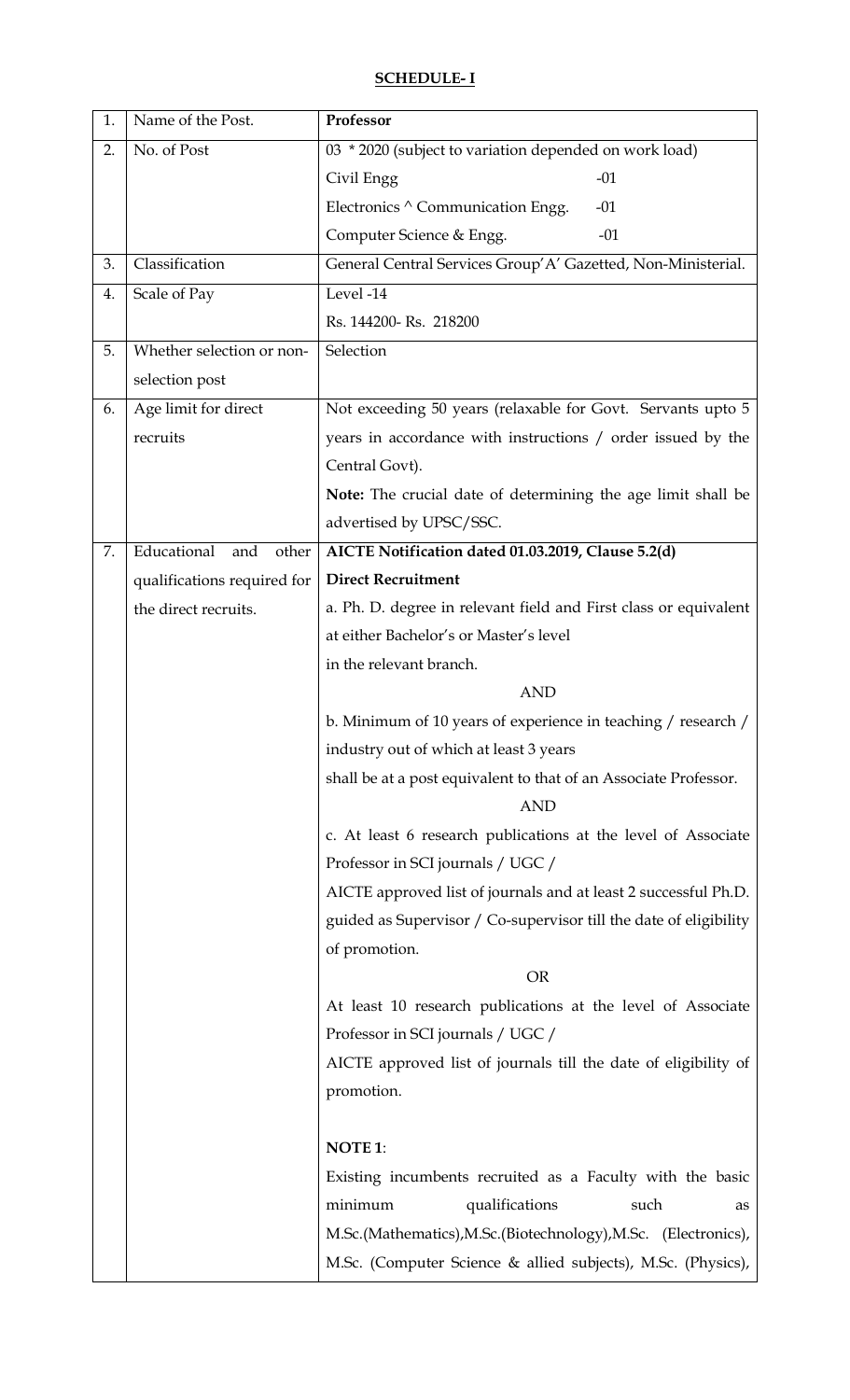M.Sc. (Chemistry), MCA, PGDM, AMIE / M. Com and any other similar qualifications which were considered eligible at the time of recruitment or taken admission in such courses before publication of the AICTE Gazette dated 13th March 2010 are to be considered as eligible for promotion as well as direct recruitment in the same or other institutions, subject to fulfillment of other eligibility criteria and higher qualifications as prescribed, if any, for various teaching posts. [**AICTE Notification dated 01.03.2019, Clause 7.5 .**

### **NOTE 2:**

- **(i)** The exact branch of engineering in which the educational qualification and experience are required, will be indicated at the time of recruitment.**[May refer AICTE Notification dated 01.03.2019, Clause 7.4.]**
- (ii) Equivalence for PhD is based on publication of 5 International Journal papers, each Journal having a cumulative impact index of not less than 2.0, with incumbent as the main author and all 5 publications being in the authors' area of specialization. Alternatively, the person should have obtained at least two patents or contributed to the increased productivity in the place of work recognized at state or national level or elected as a Fellow of any of the national academies. However, the procedure of providing equivalence shall be devised by concerned affiliating university. [**May refer AICTE Notification dated 01.03.2019, Clause 7.2 ]**

**(iii)**Experience at diploma institutions is also considered equivalent to experience in degree level institutions at appropriate level and as applicable. However, qualifications as above shall be mandatory.**[May refer AICTE Notification dated 01.03.2019, Clause 2.26 ]**

(iv) If a Class or division is not awarded, minimum of 60 percent marks in aggregate shall be considered equivalent to first class or division. If a Grade point is adopted the Grade Point Average will be converted into equivalent marks as below.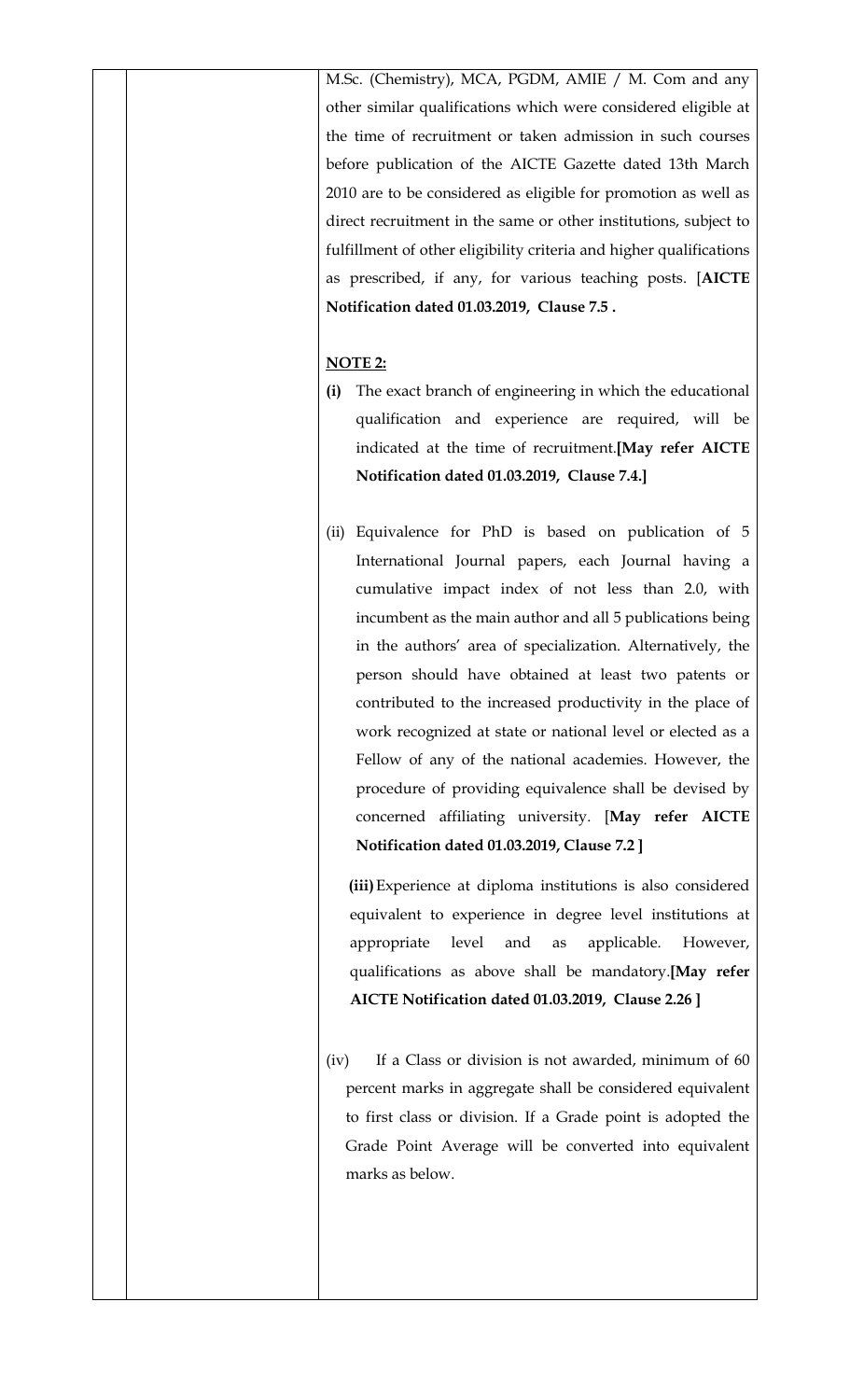|     |                                   | Equivalent<br>Grade                                                                       |
|-----|-----------------------------------|-------------------------------------------------------------------------------------------|
|     |                                   | Point                                                                                     |
|     |                                   | 6.25<br>55 percent                                                                        |
|     |                                   | 6.75<br>60 percent                                                                        |
|     |                                   | 7.25<br>65 percent                                                                        |
|     |                                   | 7.75<br>70 percent                                                                        |
|     |                                   | 75 percent<br>8.25                                                                        |
|     |                                   | [May refer AICTE Notification dated 01.03.2019, Clause 7.3]                               |
| 8.  | Whether<br>and<br>age             | Not Applicable                                                                            |
|     | educational qualification         |                                                                                           |
|     | prescribed<br>direct<br>for       |                                                                                           |
|     | recruitment will apply in         |                                                                                           |
|     | the case of promotees?            |                                                                                           |
| 9.  | Period of probation, if           | 01 year for Direct Recruits subject to fulfillment of conditions                          |
|     | any                               | laid at AICTE Notification 1st March 2019 Clause 4.0 (ii)                                 |
| 10. | Method of recruitment,            | <b>Direct Recruitment</b>                                                                 |
|     | whether<br>by<br>direct           | Note:- " Vacancies caused by the incumbent being away on                                  |
|     | recruitment<br>by<br>or           | deputation or long illness or study leave or under other                                  |
|     | promotion<br>by<br>or             | circumstances for a duration of one year or more may be filled                            |
|     | deputation/absorption &           | on deputation basis from officers of Central Government."                                 |
|     | $\%$<br>$(\text{percentage}) the$ | (May refer Clause 3.11.4 of DoPT Notification dated                                       |
|     | posts to be filled by             | 31.12.2010.                                                                               |
|     | various methods.                  |                                                                                           |
| 11. | In case of recruitment by         | Deputation basis:                                                                         |
|     | promotion/deputation/             | Holding analogous posts on regular basis /<br>i)                                          |
|     | absorption grades from            | and possessing<br>department<br>the educational                                           |
|     | which                             | qualifications prescribed for direct recruits under                                       |
|     | promotion/deputation/             | para 7.                                                                                   |
|     | absorption to be made.            | (May refer Clause 3.11.4 of DoPT Notification dated                                       |
|     |                                   | 31.12.2010.)                                                                              |
| 12. | If a DPC exists, what is          | Group 'A' DPC (for confirmation of Direct Recruits):                                      |
|     | its composition                   | 1. Chief Secretary, A & N Admn. - Chairman                                                |
|     |                                   | 2. Secretary (Edn), A & N Admn. - Member                                                  |
|     |                                   | 01 nominee , nominated by Chairperson, BoG<br>3.<br>Member                                |
|     |                                   |                                                                                           |
| 13. | Circumstances in which            | 4. Principal, DBRAIT<br>- Member<br>Consultation with UPSC is necessary in each occasion. |
|     | UPSC is to be consulted           |                                                                                           |
|     | in making recruitment.            |                                                                                           |
|     |                                   |                                                                                           |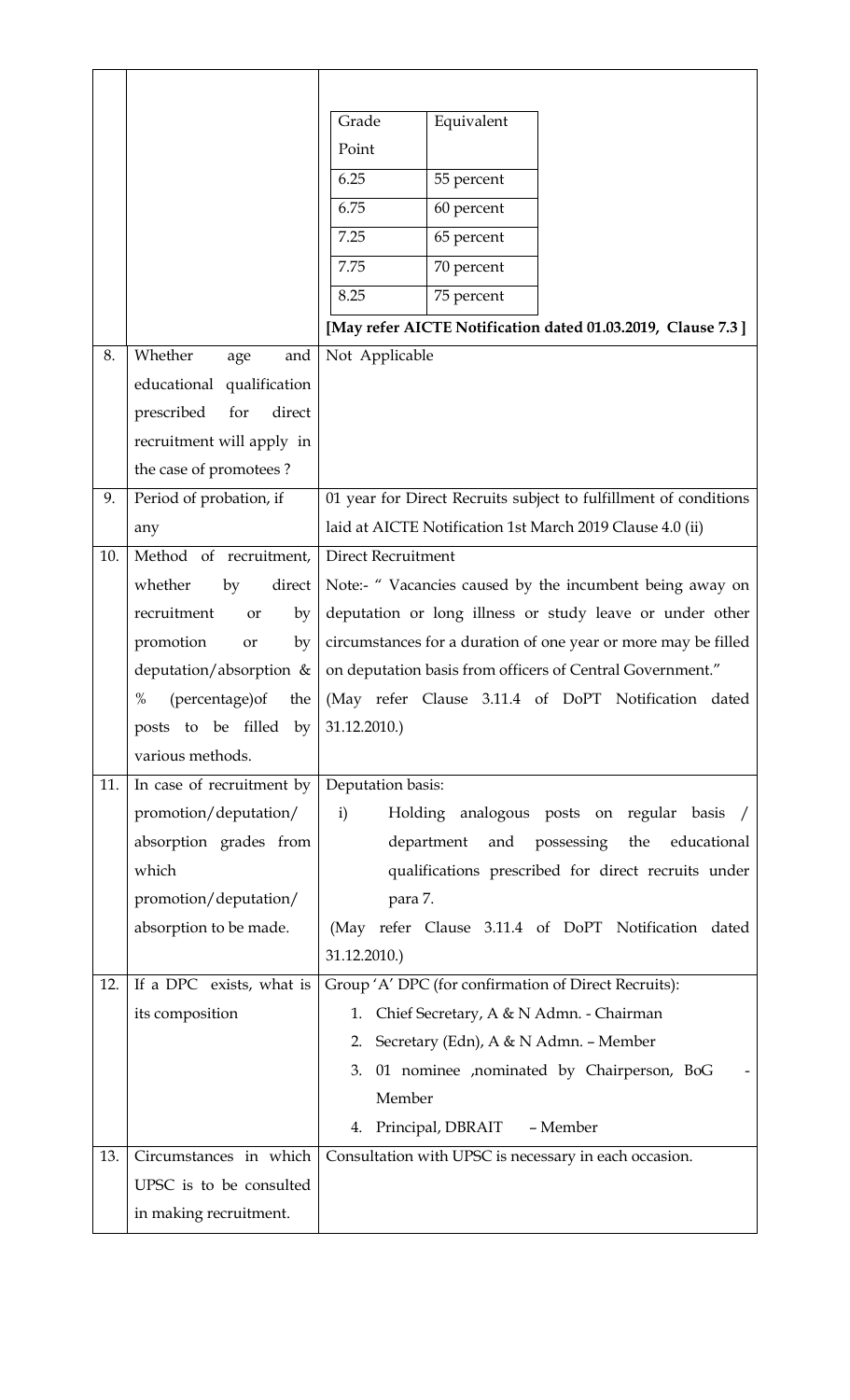### **SCHEDULE-II**

| 1. | Name of the Post.                     | <b>Associate Professor</b>                                                                                 |
|----|---------------------------------------|------------------------------------------------------------------------------------------------------------|
| 2. | No. of Post                           | 03* 2020 (subject to variation depended on work load)                                                      |
|    |                                       | Civil Engg<br>$-01$                                                                                        |
|    |                                       | Electronics $\wedge$ Communication Engg.<br>$-01$                                                          |
|    |                                       | $-01$<br>Computer Science & Engg.                                                                          |
| 3. | Classification                        | General Central Services Group 'A' Gazetted, Non-                                                          |
|    |                                       | Ministerial.                                                                                               |
| 4. | Scale of Pay                          | Level 13A1                                                                                                 |
|    |                                       | Rs. 131400-Rs. 217100                                                                                      |
| 5. | Whether selection or non-selection    | Not Applicable                                                                                             |
|    | post                                  |                                                                                                            |
| 6. | Age limit for direct recruits         | Not exceeding 50 years (relaxable for Govt. Servants                                                       |
|    |                                       | upto 5 years in accordance with instructions / order<br>issued by the Central Govt).                       |
|    |                                       |                                                                                                            |
| 7. | Educational<br>other<br>and           | AICTE Notification dated 01.03.2019, Clause 5.2(c)                                                         |
|    | qualifications<br>required for<br>the |                                                                                                            |
|    | direct recruits.                      | <b>Direct Recruitment</b>                                                                                  |
|    |                                       | a. Ph.D. degree in the relevant field and First                                                            |
|    |                                       | class or equivalent at either Bachelor's or                                                                |
|    |                                       | Master's level in the relevant branch.                                                                     |
|    |                                       | <b>AND</b>                                                                                                 |
|    |                                       | At least total 6 research publications in SCI<br>$\mathbf{b}$ .<br>journals / UGC / AICTE approved list of |
|    |                                       | journals.                                                                                                  |
|    |                                       | <b>AND</b>                                                                                                 |
|    |                                       | Minimum of 8 years of experience in teaching<br>C.                                                         |
|    |                                       | / research / industry out of which at least 2                                                              |
|    |                                       | years shall be Post Ph.D. experience.                                                                      |
|    |                                       |                                                                                                            |
|    |                                       | NOTE: 1                                                                                                    |
|    |                                       | Existing incumbents recruited as a Faculty with the                                                        |
|    |                                       | basic minimum qualifications such<br>as                                                                    |
|    |                                       | M.Sc.(Mathematics), M.Sc.(Biotechnology), M.Sc.                                                            |
|    |                                       | (Electronics), M.Sc. (Computer Science & allied                                                            |
|    |                                       | subjects), M.Sc. (Physics), M.Sc. (Chemistry), MCA,                                                        |
|    |                                       | PGDM, AMIE / M. Com and any other similar                                                                  |
|    |                                       | qualifications which were considered eligible at the                                                       |
|    |                                       | time of recruitment or taken admission in such                                                             |
|    |                                       | courses before publication of the AICTE Gazette                                                            |
|    |                                       | dated 13th March 2010 are to be considered as eligible                                                     |
|    |                                       | for promotion as well as direct recruitment in the                                                         |
|    |                                       | same or other institutions, subject to fulfilment of                                                       |
|    |                                       | other eligibility criteria and higher qualifications as                                                    |
|    |                                       | prescribed, if any, for various teaching posts                                                             |
|    |                                       | . [AICTE Notification dated 01.03.2019, Clause 7.5]                                                        |
|    |                                       |                                                                                                            |
|    |                                       | NOTE 2:                                                                                                    |
|    |                                       | The exact branch of engineering in which the<br>(i)                                                        |
|    |                                       |                                                                                                            |
|    |                                       | educational qualification and experience are                                                               |
|    |                                       | required, will be indicated at the time of                                                                 |
|    |                                       | recruitment. . [May refer AICTE Notification                                                               |
|    |                                       | dated 01.03.2019, Clause 7.4]                                                                              |
|    |                                       | (ii) Equivalence for PhD is based on publication of                                                        |
|    |                                       | 5 International Journal papers, each Journal having                                                        |
|    |                                       | a cumulative impact index of not less than 2.0, with                                                       |
|    |                                       | incumbent as the main author and all 5                                                                     |
|    |                                       | publications being in the authors' area<br><sub>ot</sub>                                                   |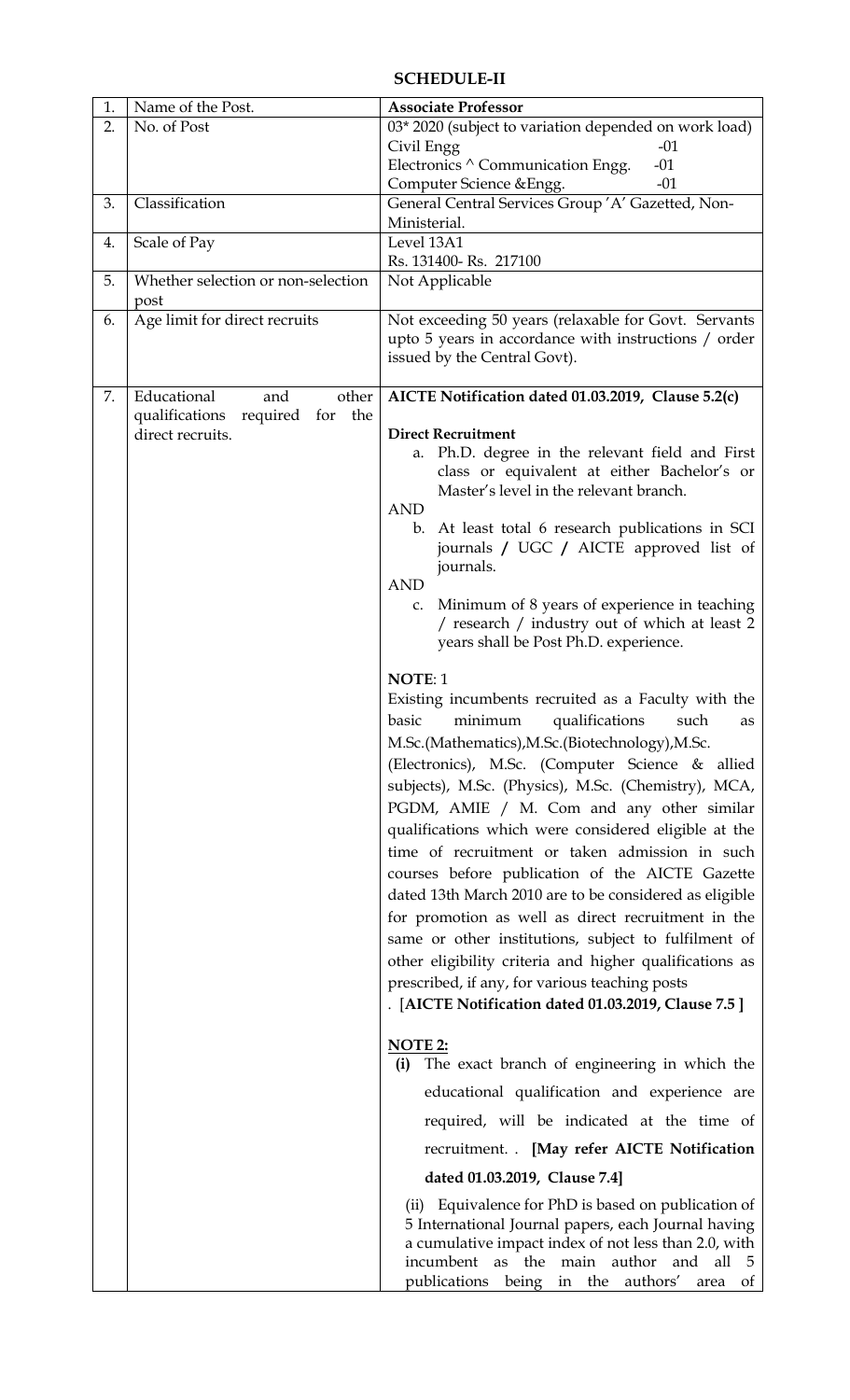|     |                                                                                                                                    | <b>Clause 7.2</b> ]              | specialization. Alternatively, the person should<br>have obtained at least two patents or contributed to<br>the increased productivity in the place of work<br>recognized at state or national level or elected as a<br>Fellow of any of the national academies. However,<br>the procedure of providing equivalence shall be<br>devised by concerned affiliating university<br>[May refer AICTE Notification dated 01.03.2019, |
|-----|------------------------------------------------------------------------------------------------------------------------------------|----------------------------------|--------------------------------------------------------------------------------------------------------------------------------------------------------------------------------------------------------------------------------------------------------------------------------------------------------------------------------------------------------------------------------------------------------------------------------|
|     |                                                                                                                                    | (iii)                            | Experience at diploma institutions is also                                                                                                                                                                                                                                                                                                                                                                                     |
|     |                                                                                                                                    |                                  | considered equivalent to experience in degree                                                                                                                                                                                                                                                                                                                                                                                  |
|     |                                                                                                                                    |                                  | level institutions at appropriate level and as                                                                                                                                                                                                                                                                                                                                                                                 |
|     |                                                                                                                                    |                                  | applicable. However, qualifications as above                                                                                                                                                                                                                                                                                                                                                                                   |
|     |                                                                                                                                    |                                  | shall be mandatory. [May refer AICTE                                                                                                                                                                                                                                                                                                                                                                                           |
|     |                                                                                                                                    |                                  | Notification dated 01.03.2019, Clause 2.26 ]                                                                                                                                                                                                                                                                                                                                                                                   |
|     |                                                                                                                                    |                                  | (iv) If a Class or division is not awarded,<br>minimum of 60 percent marks in aggregate shall be<br>considered equivalent to first class or division. If a<br>Grade point is adopted the Grade Point Average<br>will be converted into equivalent marks as below.                                                                                                                                                              |
|     |                                                                                                                                    | Grade Point                      | Equivalent                                                                                                                                                                                                                                                                                                                                                                                                                     |
|     |                                                                                                                                    | 6.25                             | 55 percent                                                                                                                                                                                                                                                                                                                                                                                                                     |
|     |                                                                                                                                    | 6.75                             | 60 percent                                                                                                                                                                                                                                                                                                                                                                                                                     |
|     |                                                                                                                                    | 7.25                             | 65 percent                                                                                                                                                                                                                                                                                                                                                                                                                     |
|     |                                                                                                                                    | 7.75                             | 70 percent                                                                                                                                                                                                                                                                                                                                                                                                                     |
|     |                                                                                                                                    | 8.25                             | 75 percent                                                                                                                                                                                                                                                                                                                                                                                                                     |
|     |                                                                                                                                    | Clause $7.3$ ]                   | [May refer AICTE Notification dated 01.03.2019,                                                                                                                                                                                                                                                                                                                                                                                |
| 8.  | Whether<br>educational<br>and<br>age<br>qualification prescribed for direct<br>recruitment will apply in the case<br>of promotees? | Not Applicable                   |                                                                                                                                                                                                                                                                                                                                                                                                                                |
| 9.  | Period of probation, if any                                                                                                        | Clause 4.0 (ii)                  | 01 year for Direct Recruits subject to fulfillment of<br>conditions laid at AICTE Notification 1st March 2019                                                                                                                                                                                                                                                                                                                  |
| 10. | Method of recruitment, whether by                                                                                                  | <b>Direct Recruitment</b>        |                                                                                                                                                                                                                                                                                                                                                                                                                                |
|     | direct recruitment or by promotion<br>or by deputation/absorption & %                                                              |                                  | Note:- " Vacancies caused by the incumbent being                                                                                                                                                                                                                                                                                                                                                                               |
|     | (percentage) of the posts to be filled                                                                                             |                                  | away on deputation or long illness or study leave or                                                                                                                                                                                                                                                                                                                                                                           |
|     | by various methods.                                                                                                                |                                  | under other circumstances for a duration of one year                                                                                                                                                                                                                                                                                                                                                                           |
|     |                                                                                                                                    |                                  | or more may be filled on deputation basis from                                                                                                                                                                                                                                                                                                                                                                                 |
|     |                                                                                                                                    | officers of Central Government." |                                                                                                                                                                                                                                                                                                                                                                                                                                |
|     |                                                                                                                                    |                                  | (May refer Clause 3.11.4 of DoPT Notification dated                                                                                                                                                                                                                                                                                                                                                                            |
|     |                                                                                                                                    | 31.12.2010)                      |                                                                                                                                                                                                                                                                                                                                                                                                                                |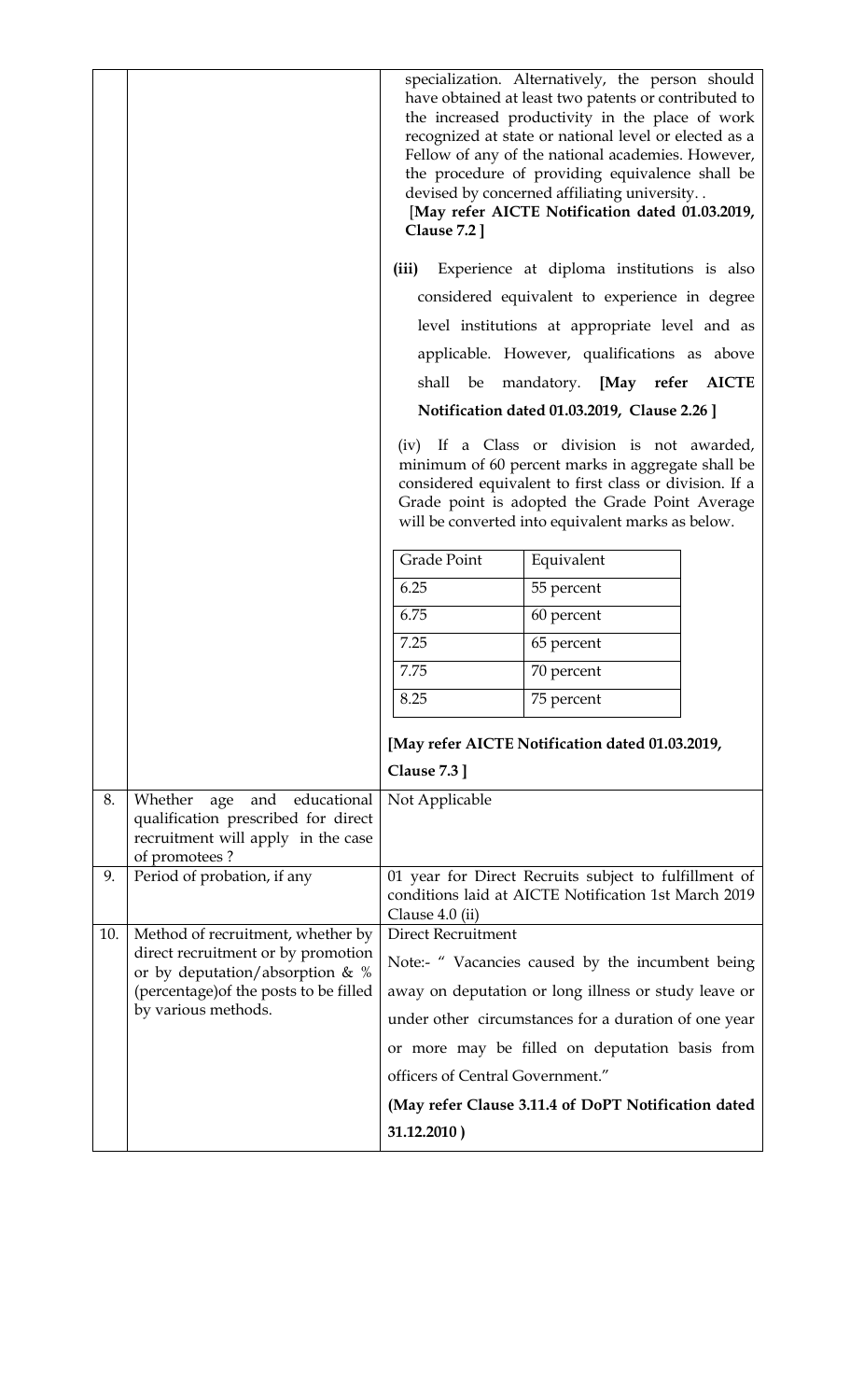| 11. | of<br>recruitment<br>by<br>In<br>case                      | Deputation basis:                                                                                                    |
|-----|------------------------------------------------------------|----------------------------------------------------------------------------------------------------------------------|
|     | promotion/deputation/absorption<br>grades<br>from<br>which | ii)<br>Holding analogous posts on regular basis /                                                                    |
|     | promotion/deputation/absorption                            | department and possessing the educational                                                                            |
|     | to be made.                                                | qualifications prescribed for direct recruits                                                                        |
|     |                                                            | under para 7                                                                                                         |
|     |                                                            | (May refer Clause 3.11.4 of DoPT Notification dated                                                                  |
|     |                                                            | 31.12.2010.)                                                                                                         |
|     |                                                            |                                                                                                                      |
| 12. | If a DPC<br>exists, what is its<br>composition             | 'A'<br>Departmental<br>Confirmation<br>Group<br>(for<br>confirmation):<br>1. Chief Secretary, A & N Admn. - Chairman |
|     |                                                            | Secretary (Edn), A & N Admn. - Member<br>2.                                                                          |
|     |                                                            | 01 nominee , nominated by Chairperson, BoG<br>3.                                                                     |
|     |                                                            | Member                                                                                                               |
|     |                                                            | - Member<br>Principal, DBRAIT<br>4.                                                                                  |
| 13. | Circumstances in which UPSC is to                          | Consultation with UPSC is necessary<br>on each                                                                       |
|     | consulted<br>making<br>be<br>in<br>recruitment.            | occasion.                                                                                                            |
|     |                                                            |                                                                                                                      |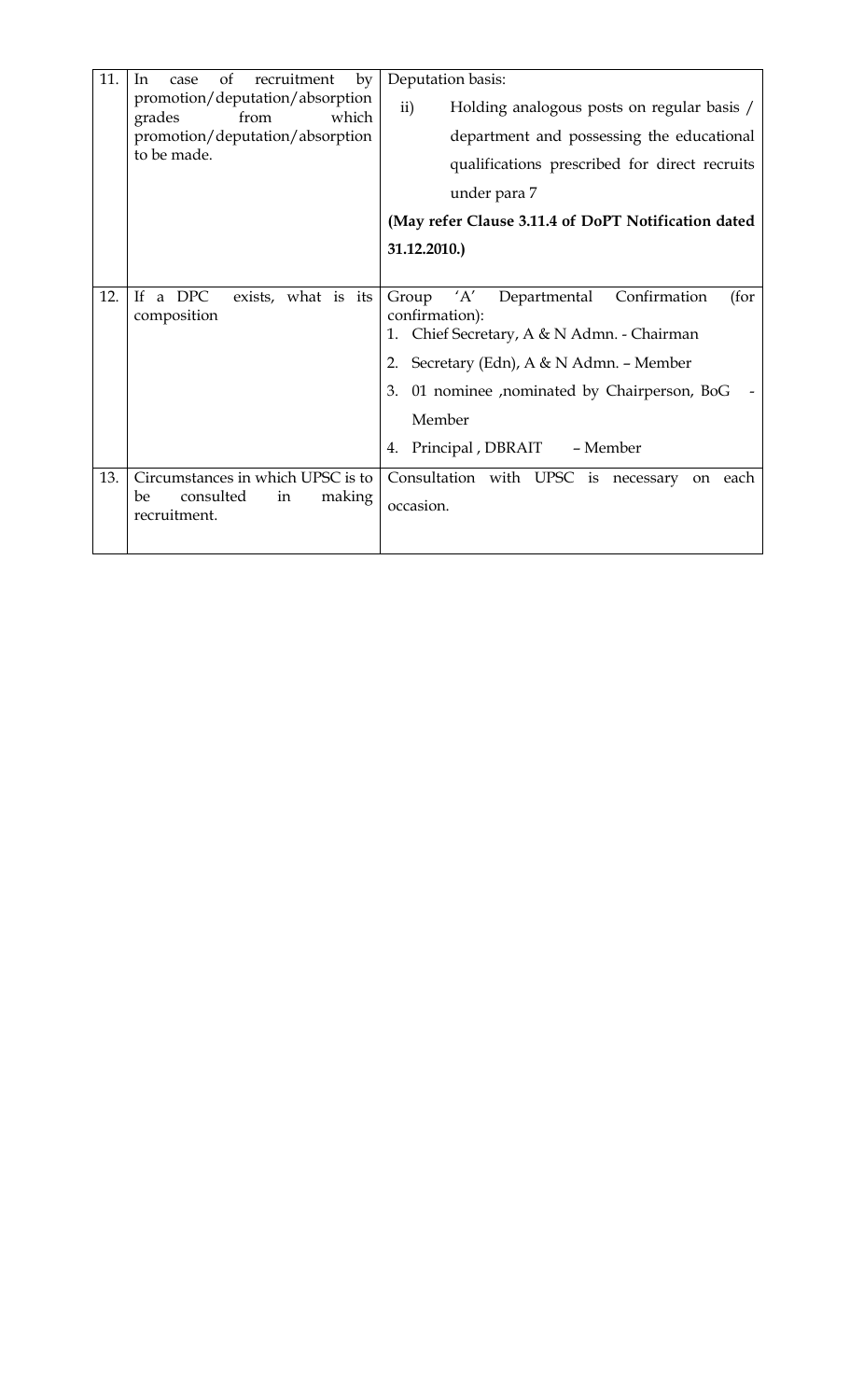# **DUTIES AND RESPONSIBILITIES**

- Providing leadership in teaching of Diploma, Degree and post graduate students.
- Offering a comprehensive course outline by adhering to the specifics of the course.
- Guiding students though the course materials.
- Starting and finishing classroom proceeding on time.
- Maintaining scholarly standards when teaching.
- Helping the students in finding an appropriate reference material in such a way that they can earn very good grades.
- Providing leadership in teaching of students.
- Organizing R & D work in industrial problems and projects.
- Departmental Administration.
- Assisting in the Administration of the Institution.
- Publication of technical papers.
- Curriculum development and development of resource materials.
- $\triangle$  Innovations in technician education and evaluation.
- Continuing education activities.
- $\div$  Public relations and interaction with the community.
- Student counseling and student interaction.
- Perform any other assignment/duties assigned by superior.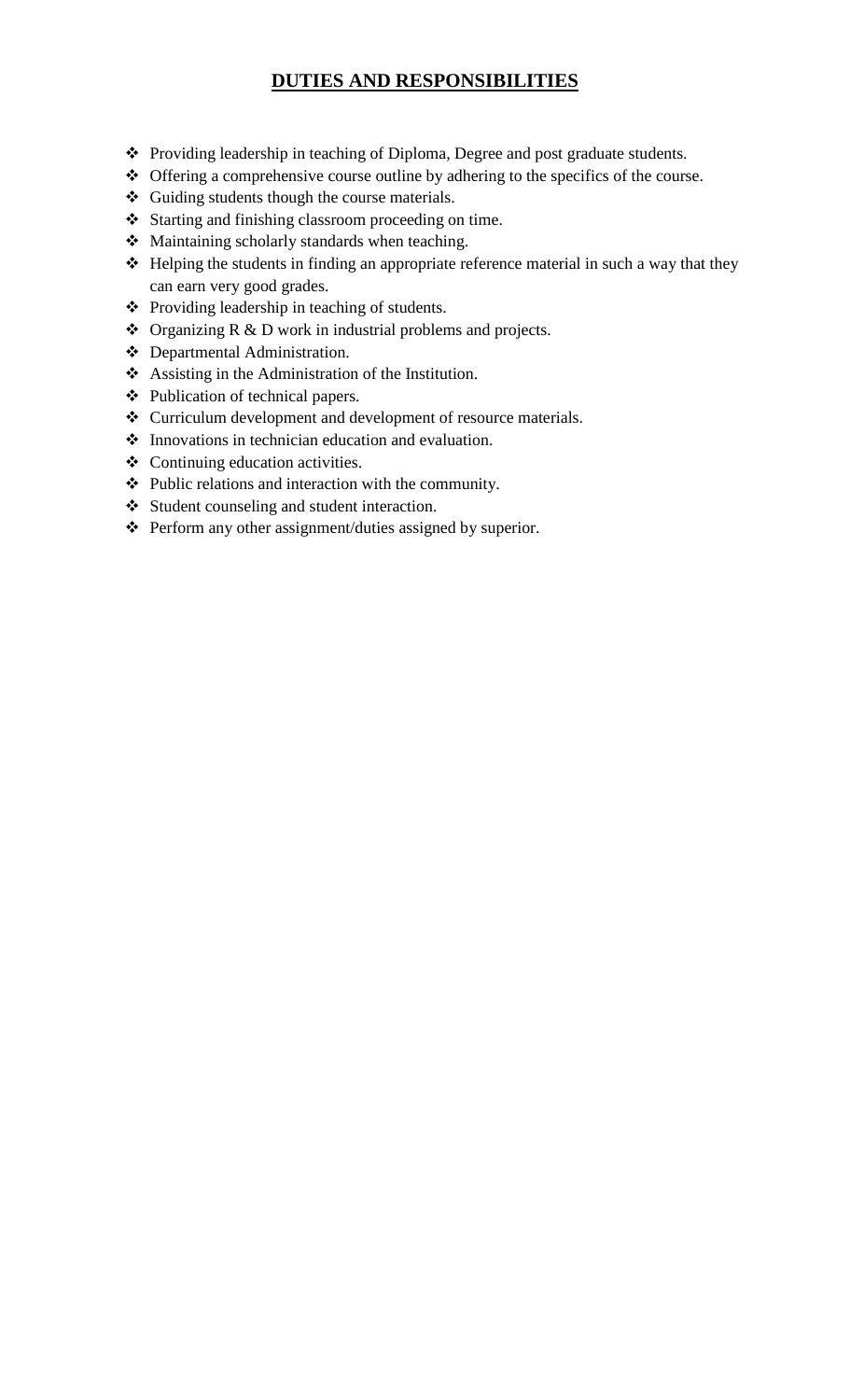अण्डमान तथा निकोबार प्रशासन Andaman & Nicobar Administration सचिवालय / Secretariat

पोर्ट ब्लेयर दिनांक 15 फ़रवरी, 2021

## प्रेस नोट

सभी संबंधितों के संज्ञान में यह लाया जाता है कि प्रोफेसर के 03 पद (सिविल इंजीनियरिंग, कम्प्यूटर विज्ञान (इंजीनियरिंग) एंव इलेक्ट्रोनिक व कम्यूनिकेशन इंजीनियरिंग, प्रत्येक के लिए एक पद) तथा एसोशिएट प्रोफेसर के 03 पद (सिविल इंजीनियरिंग, कम्प्युटर विज्ञान (इंजीनियरिंग) तथा इलेक्ट्रोनिक–व–कम्यूनिकेशन इंजीनियरिंग, प्रत्येक के लिए एक पद) के संशोधित भर्ती नियमावली के प्रारुप को हितधारकों से प्रारुप भर्ती नियमावली पर दावा /आपत्ति (यदि कोई हो) आमंत्रित करने के लिए अण्डमान तथा निकोबार प्रशासन के वेबसाइट www.andaman.gov.in पर अपलोड कर दिया गया है। इससे संबंधित दावों /आपत्तियों या टिप्पाणियों को इस प्रेस नोट के प्रकाशन की तिथि से 30 (तीस) दिनों के भीतर अधोहस्ताक्षरी के समक्ष प्रस्तुत करें। इस प्रेस नोट के प्रकाशन की तिथि से तीस दिन के पश्चात किसी भी प्रकार के दावे /आपत्तिायों को स्वीकार नहीं किया जाएगा।

> सहायक सचिव (उच्च शिक्षा) फा.स.8-32 / 2020 / डी.IV

प्रतिलिपि:

- 1. सचिव (शिक्षा), अण्डमान तथा निकोबार प्रशासन के निजी सचिव को सचिव (शिक्षा) के सादर सूचना के लिए ।
- 2. निदेशक (सूचना प्रचार), अण्डमान तथा निकोबार प्रशासन को सूचना एंव आवश्यक कार्रवाई हेतु।
- 3. प्रबंधक, सरकारी मुद्रणालय, पोर्ट ब्लेयर को इस अनुरोध के साथ कि इस प्रेस नोट को "द डेली टेलीग्म्म" में दिनांक ...................को या उससे पहले लगातार दो दिनों तक प्रकाशित करें और उस संस्करण की दो प्रतियाँ अधोहस्ताक्षरी को संदर्भ और अभिलेख के लिए अग्रेषित करें।
- 4. मुख्य संपादक, "द्वीप समाचार" सरकारी मुद्रणालय, पोर्ट ब्लेयर को इस अनुरोध के साथ कि इस प्रेस नोट को ''द्दीप समाचार" में दिनांक..........को या उससे पहले लगातार दो दिनों तक प्रकाशित करें और उस संस्करण की दो प्रतियाँ अधोहस्ताक्षरी को संदर्भ और अभिलेख के लिए अग्रेषित करें।
- 5. कार्यपालक अधिकारी (सोवटेक), डीब्राइट कैम्पस, पहाडगाँव, पोर्ट ब्लेयर को इस अनूरोध के साथ कि प्रारूप अधिसूचना एंव संलग्न भर्ति नियमावली की अनुसूची सहित उपरोक्त प्रेस नोट को वेबसाइट www.andaman.gov.in पर अपलोड करें।
- 6. प्राचर्य, डीब्राइट, पोर्ट ब्लेयर को सूचनार्थ।

सहायक सचिव (उच्च शिक्षा)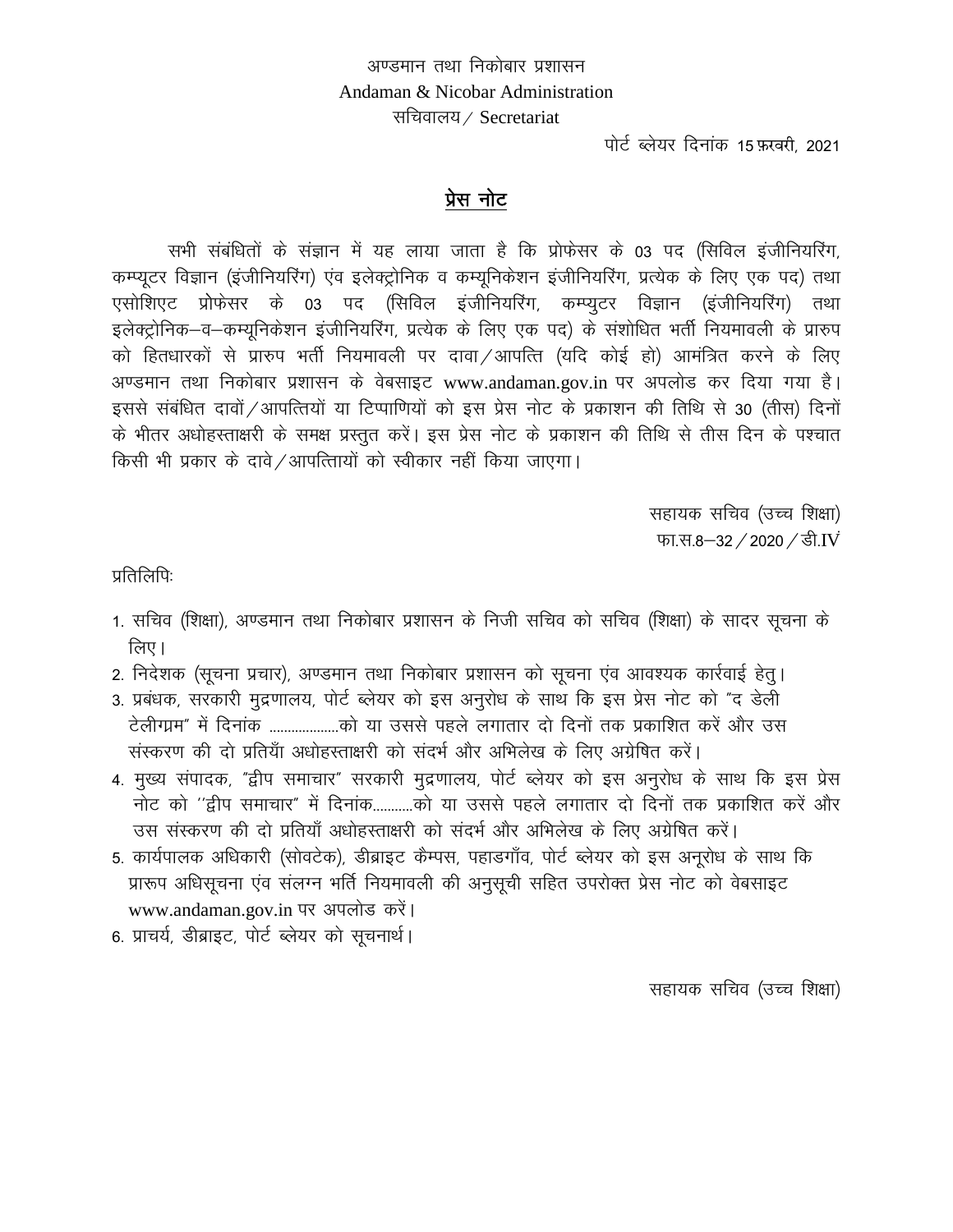#### अधिसचना

नई दिल्ली, दिनांक

2021

जी.एस.आर..................... फा.सं.8-32 / 2020 / डी.IV, भारतीय संविधान के अनुच्छेद 309 के परन्तुक प्रावधान द्वारा प्रदत्त शक्तियों का प्रयोग करते हुए तथा संघ लोक सेवा आयोग के दिनांक ............... के पत्र संख्या............ द्वारा प्राप्त अनुमोदन एवं दिनांक 19 जून, 2015 की अधिसूचना सं. जी.एस.आर. 511(ई.) का अधिक्रमण करते हुए भारत के राष्ट्रपति एतद्द्वारा अण्डमान तथा निकोबार प्रशासन के अधीन डॉ बी. आर. अम्बेडकर प्रौदयोगिकी संस्थान, पहाडगाँव की स्थापना के प्रोफेसर तथा एसोशिएट प्रोफेसर के पद की भर्ती पद्धति को विनियमित करने के लिए निम्नलिखित नियम बनाते हैं:--

# 1. संक्षिप्त नाम एवं प्रारम्भः

- (i) इन नियमों को "अण्डमान तथा निकोबार प्रशासन के अधीन डॉ बी. आर. अम्बेडकर प्रौद्योगिकी संस्थान, पहाडगाँव के प्रोफेसर एवं एसोशिएट प्रोफेसर की भर्ती नियमावली–2019'' कहा जाएगा।
- (ii) यह नियमावली इसके शासकीय राजपत्र में प्रकाशन की तिथि से प्रवृत्त होंगे।

2. पदों की संख्या. वर्गीकरण. वेतन बैंड और ग्रेड वेतन या वेतनमान :-

पदों की संख्या, वर्गीकरण, वेतन बैंड और ग्रेड वेतन या वेतनमान वहीं होंगे, जो इन नियमों के साथ संलग्न अनुसूची के कॉलम (2) से (4) तक में विनिर्दिष्ट हैं ।

# 3. भर्ती पद्धति, आयु सीमा, योग्यताएँ आदि :-

उपरोक्त पदों से संबंधित भर्ती पद्धति, आयु सीमा, योग्यताएँ और अन्य बातें वही होंगी जो उक्त अनुसूची के कॉलम (5) से (13) तक में विनिर्दिष्ट हैं ।

### 4. अयोग्यताएँ :-

कोई भी ऐसा व्यक्ति सेवा में नियुक्ति के लिए पात्र नहीं होगा, जिसने :

(क) ऐसे व्यक्ति से विवाह या विवाह संविदा की हो. जिसका पति ⁄ पत्नी जीवित हो.

#### या

- (ख) पति / पत्नी के जीवित होते हुए भी किसी अन्य व्यक्ति से विवाह या विवाह संविदा की हो, परन्तु केन्द्र सरकार को यह समाधान हो जाने पर कि ऐसे विवाह उस व्यक्ति पर और उस विवाह के दूसरे पक्ष पर लागू होने वाली स्वीय विधि के अधीन अनुज्ञेय है तथा ऐसा करने के अन्य आधार है, किसी भी व्यक्ति को इस नियम के प्रवर्तन से छूट दे सकते हैं ।
- इस नियमावली के प्रवृत्तन से पूर्व मानव संसाधन विकास मंत्रालय के दिनांक 5. आरंभिक गठनः— 20 / 12 / 2011 के कार्यालय आदेश सं. 4-10-2010-टी.एस.-II के तहत अण्डमान तथा निकोबार प्रशासन के अधीन डॉ. बी.आर.अम्बेडकर प्रौद्योगिकी संस्थान. पहाडगाँव में नियमित आधार पर प्रोफेसर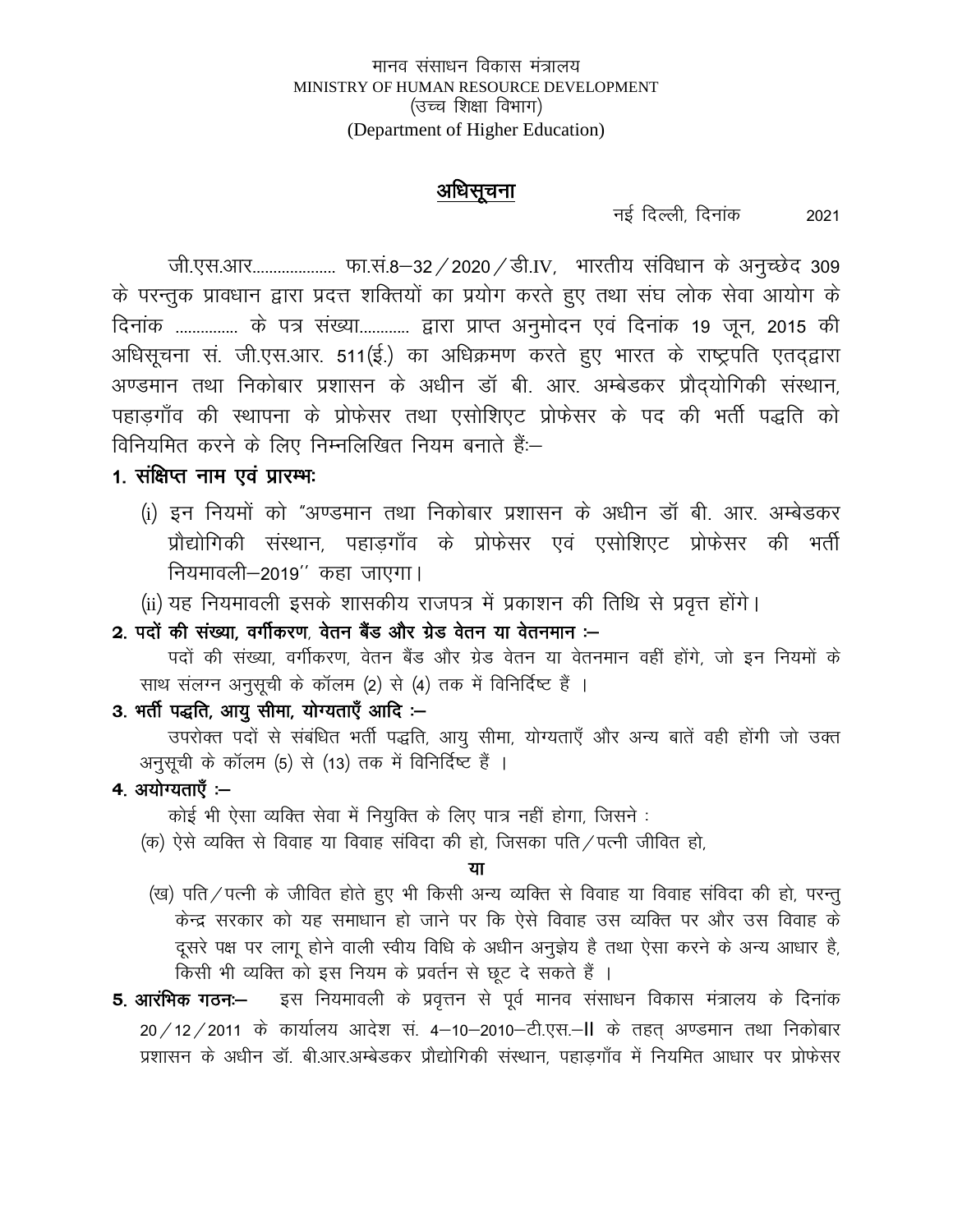एवं एसोशिएट प्रोफेसर के पद को धारण करने वाले पदधारियों को इस नियमावली के प्रावधानों के अनुसार नियुक्त समझा जाएगा।

# 6. ढील देने की शक्ति $-$

जहाँ केन्द्र सरकार को ऐसा लगे कि किसी भी श्रेणी या वर्ग के व्यक्तियों के संबंध में इन नियमों के किसी भी उपबन्ध में ढील देना आवश्यक या समीचीन हो, तो वे संघ लोक सेवा आयोग के परामर्श एवं ऐसा करने के कारणों को अभिलिखित करते हुए आदेश द्वारा ऐसा कर सकते हैं ।

### $7.$  व्यावृत्ति $-$

\_\_\_\_\_<br>इन नियमों की कोई भी बात ऐसे आरक्षण, आयु सीमा संबंधी छूट तथा अन्य रियायतों पर प्रभाव नहीं डालेगी, जिनका इस संबंध में केन्द्र सरकार द्वारा समय-समय पर जारी किए गए आदेशों के अनुसार अनुसूचित जाति, अनुसूचित जनजाति, भूतपूर्व–सैनिक और अन्य विशेष वर्गों के व्यक्तियों के लिए उपबन्ध कराना अपेक्षित है ।

संयुक्त सचिव(प्रशासन)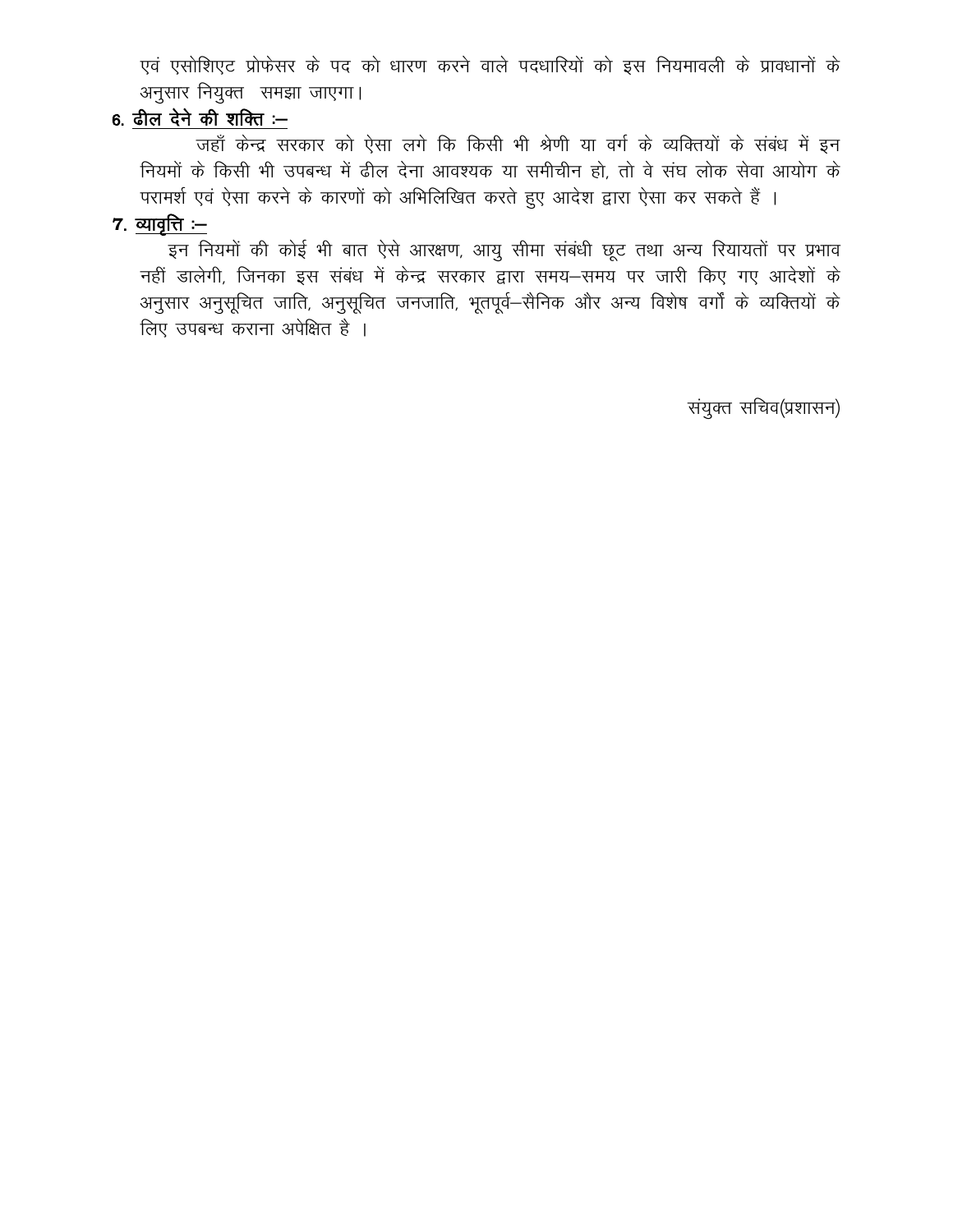| $\mathbf{1}$   | पदनाम                                       | प्रोफेसर                                                                                                                                                                                                                                                                                                                                                                                                                                                                                                                                                                                                                                                                                                                                                                                                                                                   |
|----------------|---------------------------------------------|------------------------------------------------------------------------------------------------------------------------------------------------------------------------------------------------------------------------------------------------------------------------------------------------------------------------------------------------------------------------------------------------------------------------------------------------------------------------------------------------------------------------------------------------------------------------------------------------------------------------------------------------------------------------------------------------------------------------------------------------------------------------------------------------------------------------------------------------------------|
| $\overline{2}$ | पद संख्या                                   | 03 * 2020 (कार्यभार के अनुसार परिवर्तनीय)<br>सिविल इंजीनियरिंग – 01<br>इलेक्ट्रॉनिक्स एवं कम्यूनिकेशन इंजीनियरिंग – 01<br>कम्प्यूटर विज्ञान एवं इंजीनियरिंग - 01                                                                                                                                                                                                                                                                                                                                                                                                                                                                                                                                                                                                                                                                                           |
| 3              | वर्गीकरण                                    | सामान्य केन्द्रीय सेवाएँ वर्ग 'क' राजपत्रित, अलिपिकीय                                                                                                                                                                                                                                                                                                                                                                                                                                                                                                                                                                                                                                                                                                                                                                                                      |
| 4              | वेतन बैंड और ग्रेड<br>वेतन $\angle$ वेतनमान | लेवल 14<br>ै.144200 से `.218200                                                                                                                                                                                                                                                                                                                                                                                                                                                                                                                                                                                                                                                                                                                                                                                                                            |
| 5              | चयनपद या गैर चयनपद                          | चयनपद                                                                                                                                                                                                                                                                                                                                                                                                                                                                                                                                                                                                                                                                                                                                                                                                                                                      |
| 6              | सीधी भर्ती के लिए आयु सीमा                  | 50 वर्ष से अधिक नहीं होनी चाहिए (केन्द्र सरकार द्वारा जारी<br>अनुदेशों -आदेशों के अनुसार सरकारी कर्मचारियों के लिए पाँच<br>वर्ष तक की छूट)<br><b>नोट</b> : आयु सीमा को निर्धारित करने की निर्णायक तिथि को संघ<br>लोक सेवा आयोग / कर्मचारी चयन आयोग के द्वारा<br>विज्ञापित किया जाएगा।                                                                                                                                                                                                                                                                                                                                                                                                                                                                                                                                                                      |
| $\overline{7}$ | सीधी भर्ती के लिए अपेक्षित                  | ए.आई.सी.टी.ई. के दिनांक 01.03.2019 की अधिसूचना, खंड 5.2                                                                                                                                                                                                                                                                                                                                                                                                                                                                                                                                                                                                                                                                                                                                                                                                    |
|                | शैक्षिक एवं अन्य योग्यताएँ                  | (डी)<br>सीधी भर्ती<br>(क) संबंधित विषय ⁄ फील्ड में पी.एच.डी. (विद्या वाचस्पति) की<br>उपाधि तथा संबंधित विषय/शाखा के स्नाातक या निष्णात<br>स्तर पर किसी एक में प्रथम श्रेणी या समकक्ष<br>एव<br>(ख) अध्यापन/अनुसंधान/उद्योग में न्यूनतम दस वर्ष का<br>अनुभव, जिसमें से कम से कम तीन वर्ष एसोसिएट<br>प्रोफेसर के पद के समकक्ष पद पर होना चाहिए।<br>एव<br>(ग) पदोन्नति की पात्रता एवं तिथि तक एसोसिएट प्रोफेसर के<br>रतर में एस.सी.आई. जर्नलों में / यू.जी.सी. / ए.आई.सी.टी.ई.<br>अनुमोदित जर्नलों की सूची में कम से कम 6 शोध–पत्र<br>प्रकाशित किया हो तथा कम से कम दो सफल पी.एच.डी.<br>का पर्यवेक्षक या सह—पर्यवेक्षक के रूप में मार्गदर्शन किया<br>हो ।<br>या<br>पदोन्नति की पात्रता तिथि तक एसोशिएट प्रोफेसर के स्तर<br>में एस.सी.आई जर्नलों / यू.जी.सी / ए.आई.सी.टी.ई. अनुमोदित<br>जर्नलों की सूची में कम से कम 10 शोध-पत्र प्रकाशित<br>किया हो।<br>नोट 1ः |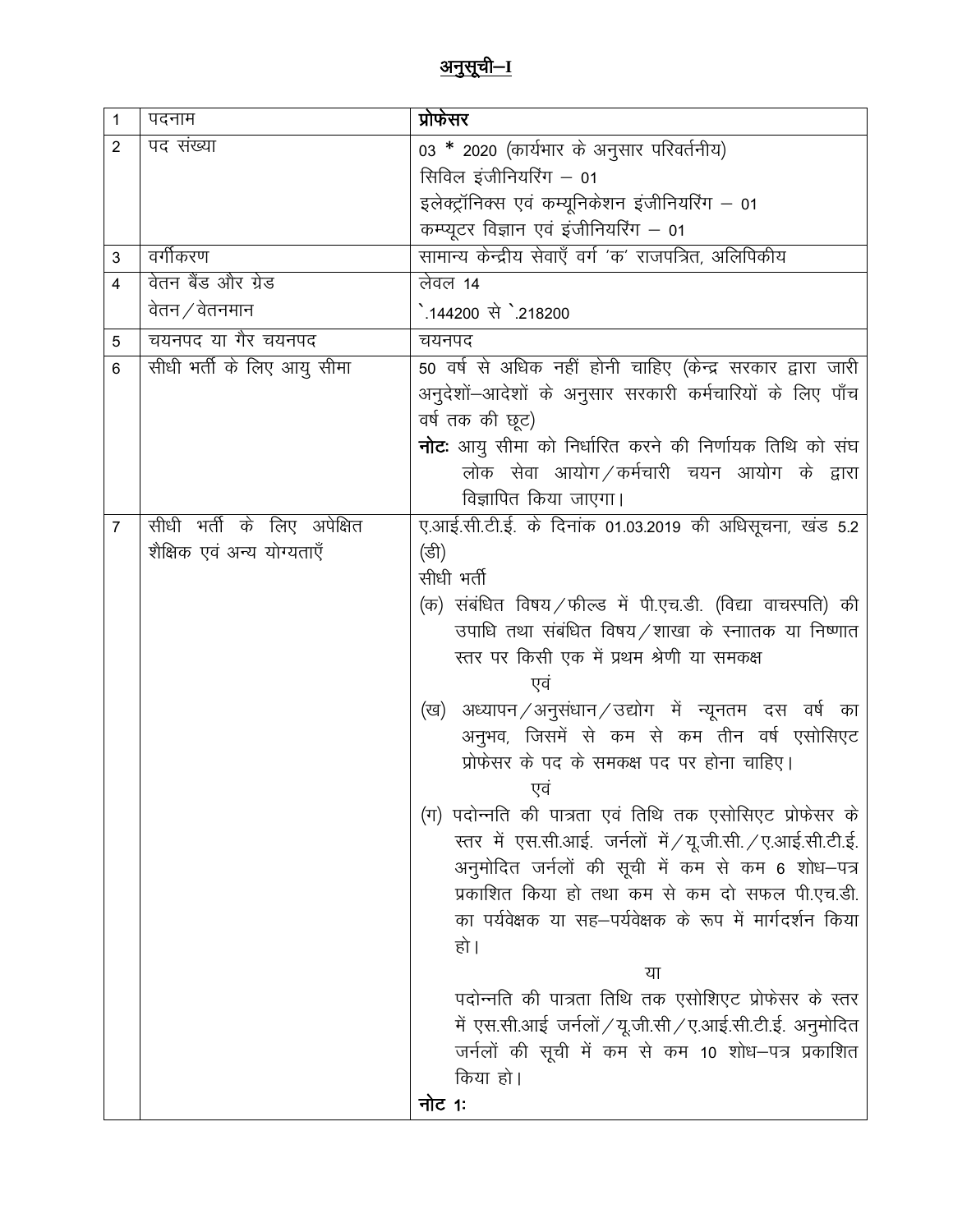| विद्यमान पदधारियों जिन्हें बुनियादी न्यूनतम अर्हता जैसे विज्ञान  |
|------------------------------------------------------------------|
| निष्णात (गणित), विज्ञान निष्णात (बायोटेकनोलॉजी), विज्ञान         |
| निष्णात (इलोक्ट्रोनिक्स), विज्ञान निष्णात(कम्प्यूटर विज्ञान एवं  |
| संबद्ध विषय), विज्ञान निष्णात (भौतिकी), विज्ञान निष्णात (रसायन   |
| विज्ञान) एम.सी.ए, पी.जी.डी.एम, ए.एम.आई.ई. /वाणिज्य निष्णात       |
| या कोई अन्य समान अर्हता, जिसे भर्ती के समय पात्र माना गया        |
| था के आधार पर शिक्षण–स्टाफ के रूप में भर्ती किया गया है,         |
| या जिन्होंने ए.आई.सी.टी.ई. के दिनांक 13 मार्च, 2010 के राजपत्र   |
| के प्रकाशन से पूर्व ऐसे पाठ्यक्रमों में प्रवेश लिया है, को उस या |
| अन्य संस्थान में पदोन्नति के साथ–साथ सीधी भर्ती के लिए भी        |
| पात्र माना जाएगा बशर्ते वे ऐसे विभिन्न शिक्षण पदों के लिए        |
| विनिर्दिष्ट पात्रता की अन्य मानदंड या उच्च अर्हता यदि कोई हो,    |
| को पूरा करता हो। [ए.आई.सी.टी.ई. के दिनांक 01.03.2019 की          |
| अधिसूचना, खण्ड 7.5]                                              |
| नोट 2:                                                           |
| (i) इंजीनियरिंग की सही शाखा/विषय, जिसमें शैक्षणिक अर्हता         |
| एवं अनुभव की आवश्यकता है, को भर्ती के समय सूचित                  |
| जाएगा। [कृपया ए.आई.सी.टी.ई. के दिनांक<br>किया                    |
| 01–03–2019 की अधिसूचना, खण्ड 7.4 का संदर्भ लें)]                 |
| (ii) पी.एच.डी. के समकक्षता के लिए 5 अंतराष्ट्रीय जर्नल पेपर      |
|                                                                  |
| प्रकाशित करना होगा और प्रत्येक जर्नल का कुमुलेटिव                |
| इम्पैक्ट इनडेस्क 2.0 से कम नहीं होना चाहिए और पदधारी             |
| इसका मुख्य लेखक होना चाहिए तथा सभी पाँचों प्रकाशन                |
| लेखक के विशेषज्ञता के क्षेत्र से होना चाहिए। इसके                |
| विकल्पतः वह व्यक्ति कम से कम दो पैटेंट हासिल किया हो             |
| या राज्य या राष्ट्रीय स्तर पर मान्यता प्राप्त अपने कार्यस्थल     |
| की उत्पादकता को बढ़ाने के लिए योगदान दिया हो या                  |
| किसी राष्ट्रीय अकादमियों के अद्येता (फेलो) के रूप में चुना       |
| गया हो। हालांकि समकक्षता प्रदान करने की प्रक्रिया को             |
| संबंधित संबद्धक विश्वविद्यालय के द्वारा तैयार किया               |
| जाएगा। [कृपया ए.आई.सी.टी.ई. के दिनांक 01.03.2019 के              |
| अधिसूचना, खण्ड 7.2 का संदर्भ लें)                                |
| (iii) उपयुक्त स्तर एवं अनुप्रयोज्य के अनुसार डिप्लोमा संस्थानों  |
| के अनुभव को भी डिग्री स्तर के संस्थानों के अनुभव के              |
| समकक्ष माना जाएगा। हालांकि उपरोक्त अर्हता अनिवार्य है।           |
| [कृपया ए.आई.सी.टी.ई के दिनांक 01.03.2019 के अधिसूचना,            |
| खण्ड 2.26 का संदर्भ लें]                                         |
| $(iv)$ यदि श्रेणी / क्लास या डिविज़न नहीं प्रदान किया गया है     |
| तो संपूर्णांक के न्यूनतम 60 प्रतिशत अंकों को प्रथम श्रेणी या     |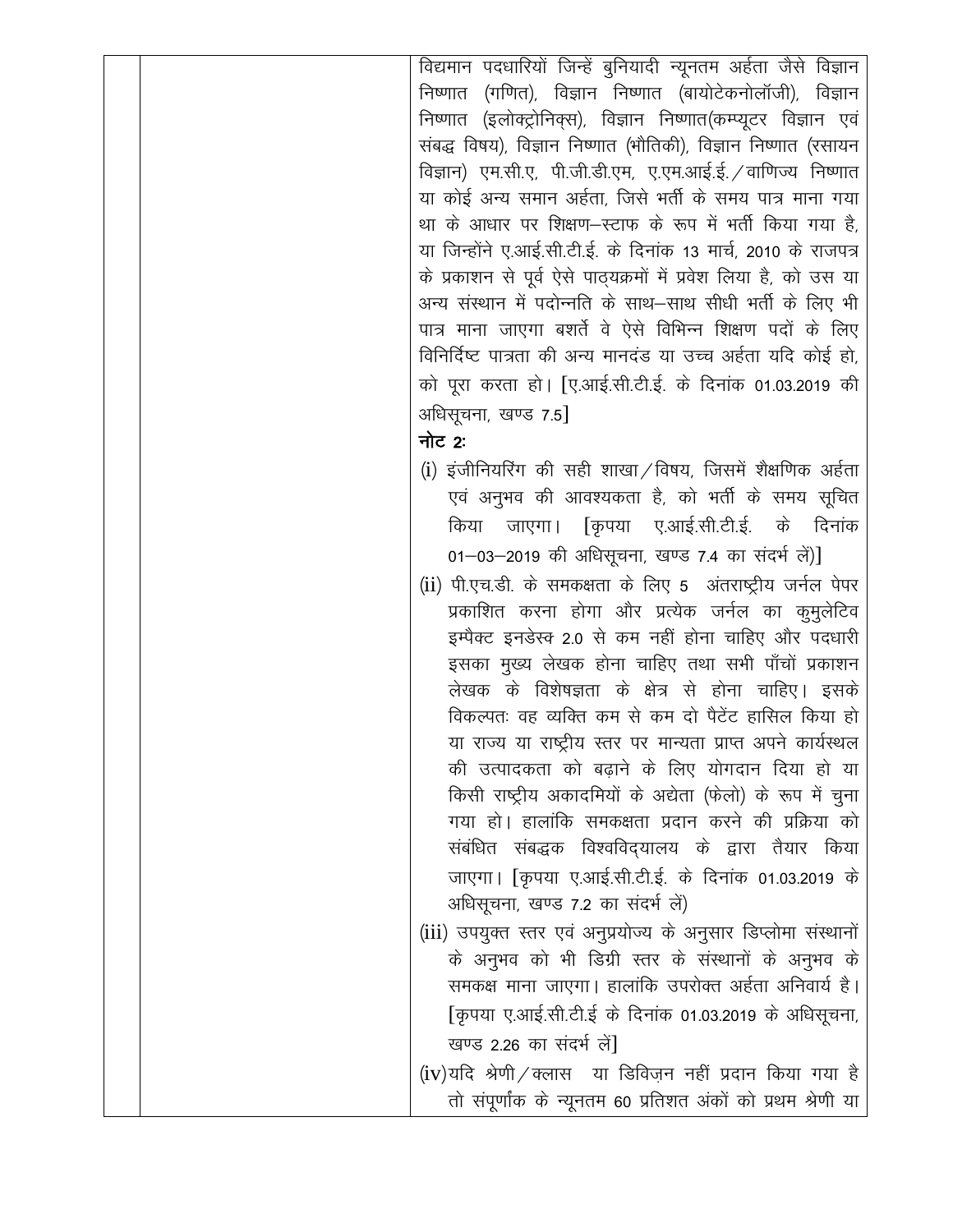|    |                                          | डिविज़न के समकक्ष माना जाएगा। यदि ग्रेड प्वाइंट को                                                       |
|----|------------------------------------------|----------------------------------------------------------------------------------------------------------|
|    |                                          | अपनाया गया है तो अधोलिखित के अनुसार ग्रेड प्वाइंट                                                        |
|    |                                          | औसत को समकक्ष अंको में परिवर्तित किया जाएगा।                                                             |
|    |                                          | ग्रेड प्वाइंट  <br>समकक्ष                                                                                |
|    |                                          | 55 प्रतिशत<br>6.25                                                                                       |
|    |                                          | 60 प्रतिशत<br>6.75                                                                                       |
|    |                                          | 65 प्रतिशत<br>7.25                                                                                       |
|    |                                          | ७० प्रतिशत<br>7.75                                                                                       |
|    |                                          | $75 \overline{\smash{\mathrm{H}}\overline{\mathrm{H}}\overline{\mathrm{H}}\overline{\mathrm{H}}$<br>8.25 |
|    |                                          | [कृपया ए. आई.सी.टी.ई. के दिनांक 01.03.2019 के अधिसूचना,                                                  |
|    |                                          | खंड 7.3 का संदर्भ लें]                                                                                   |
| 8  | क्या सीधी भर्ती के लिए निर्धारित         | लागू नहीं                                                                                                |
|    | आयु एवं शैक्षिक योग्यताएँ पदोन्नति       |                                                                                                          |
|    | के मामले में लागू होगा ?                 |                                                                                                          |
| 9  | परिवीक्षा की अवधि, यदि कोई हो            | सीधी भर्ती के लिए 01 वर्ष, बशर्ते ए.आई.सी.टी.ई. के दिनांक                                                |
|    |                                          | 01.03.2019 की अधिसूचना, खंड 4.0 (ii) के शर्तों को पूरा                                                   |
|    |                                          | करता हो ।                                                                                                |
| 10 | भर्ती की पद्धति, क्या सीधी भर्ती द्वारा  |                                                                                                          |
|    | पदोन्नति<br>द्वारा<br>या<br>या           | सीधी भर्ती                                                                                               |
|    | प्रतिनियुक्ति ⁄ आमेलन वारा<br>तथा        | <b>नोटः</b> पदधारी के प्रतिनियुक्ति पर जाने या लम्बी बीमारी के                                           |
|    | विभिन्न पद्धतियों द्वारा भरे जाने        | कारण या अध्ययन छुट्टी पर जाने या किसी अन्य                                                               |
|    | रिक्तियों का प्रतिशत।                    | परिस्थितियों के कारण एक वर्ष या उससे अधिक की                                                             |
|    |                                          | अवधि के लिए रिक्त रहने वाले रिक्तियों को केन्द्र                                                         |
|    |                                          | सरकार के अधिकारियों से प्रतिनियुक्ति के आधार पर भरा                                                      |
|    |                                          | जाए।                                                                                                     |
|    |                                          | (कार्मिक एंव प्रशिक्षण विभाग के दिनांक 31.12.2010 की                                                     |
|    |                                          | अधिसूचना के खंड 3.11.4 का संदर्भ लें)                                                                    |
| 11 | पदोन्नति / प्रतिनियुक्ति / आमेलन         | प्रतिनियुक्ति के आधार पर:                                                                                |
|    | द्वारा भर्ती करने के मामले में, वे ग्रेड | (i) नियमित आधार पर/विभाग में अनुरूप पद णारण करता हो                                                      |
|    | जिनसे पदोन्नति / प्रतिनियुक्ति /         | तथा पैरा 7 में सीधी भर्ती के लिए निर्धारित शैक्षणिक अर्हता                                               |
|    | आमेलन किया जाना है ।                     | धारण करता हो।                                                                                            |
|    |                                          | (कार्मिक एंव प्रशिक्षण विभाग के दिनांक 31.12.2010 की                                                     |
|    |                                          | अधिसूचना के खंड 3.11.4 का संदर्भ लें )                                                                   |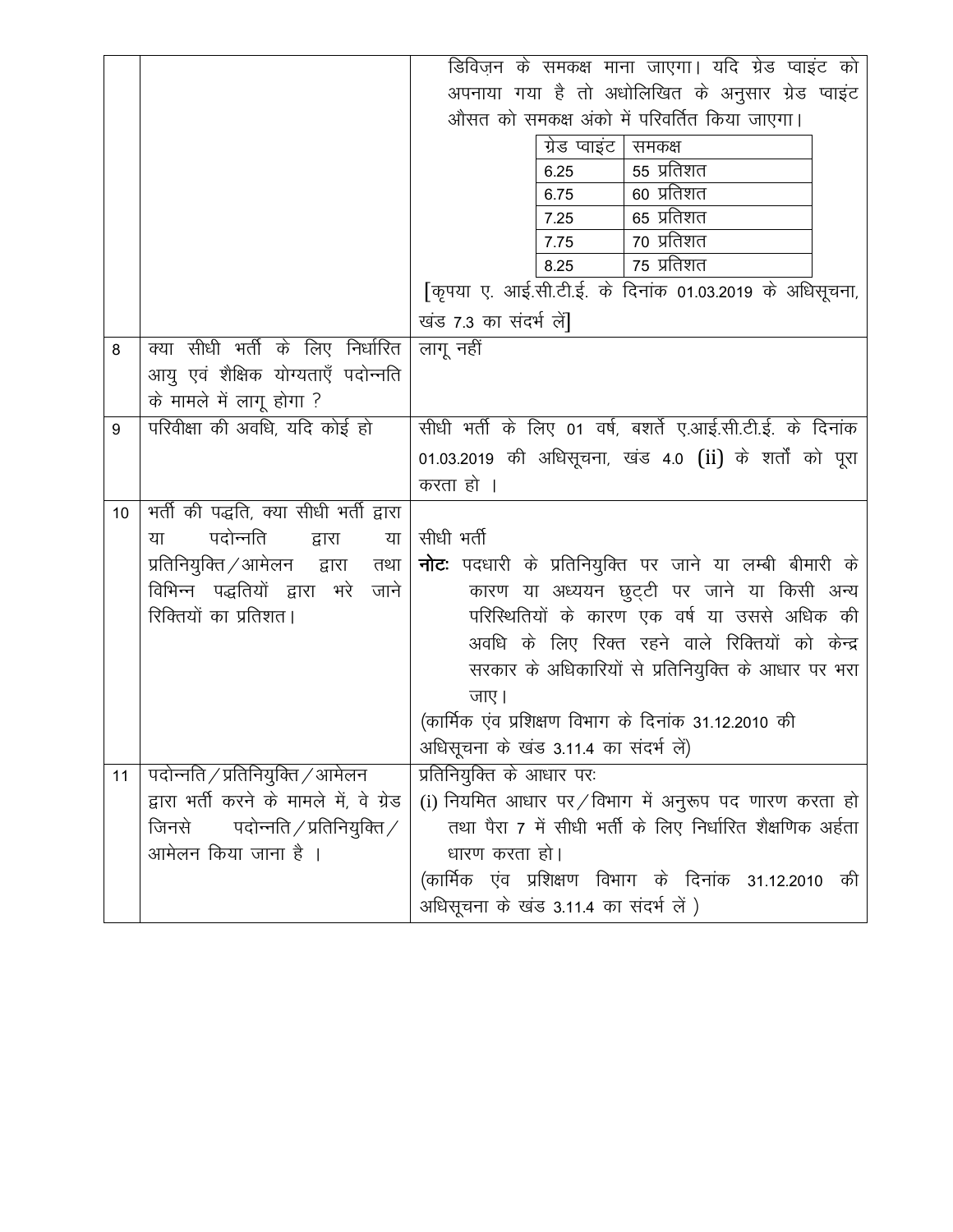| 12 | विभागीय<br>यदि                 | पदोन्नति    समिति   वर्ग 'क' विभागीय पदोन्नति समिति (सीधी भर्ती के पदधारियों के |
|----|--------------------------------|---------------------------------------------------------------------------------|
|    | विद्यमान है तो उसका गठन क्या।  | स्थायीकरण के लिए)                                                               |
|    | हे ?                           | 1. मुख्य सचिव, अं. तथा नि. प्रशासन<br>– अध्ययक्ष                                |
|    |                                | 2. सचिव (शिक्षा), अं. तथा नि. प्रशासन - सदस्य                                   |
|    |                                | 3. बी. ओ. जी. के अध्ययक्ष द्वारा मनोनित                                         |
|    |                                | एक नामित व्यक्ति<br>— सदस्य                                                     |
|    |                                | 4. प्राचार्य, डीब्राइट<br>— सदस्य                                               |
| 13 | जिसमें संघ लोक सेवा            | प्रत्येक अवसर पर संघ लोक सेवा आयोग से परामर्श<br>करना                           |
|    | आयोग से परामर्श किया जाना है । | आवश्यक है।                                                                      |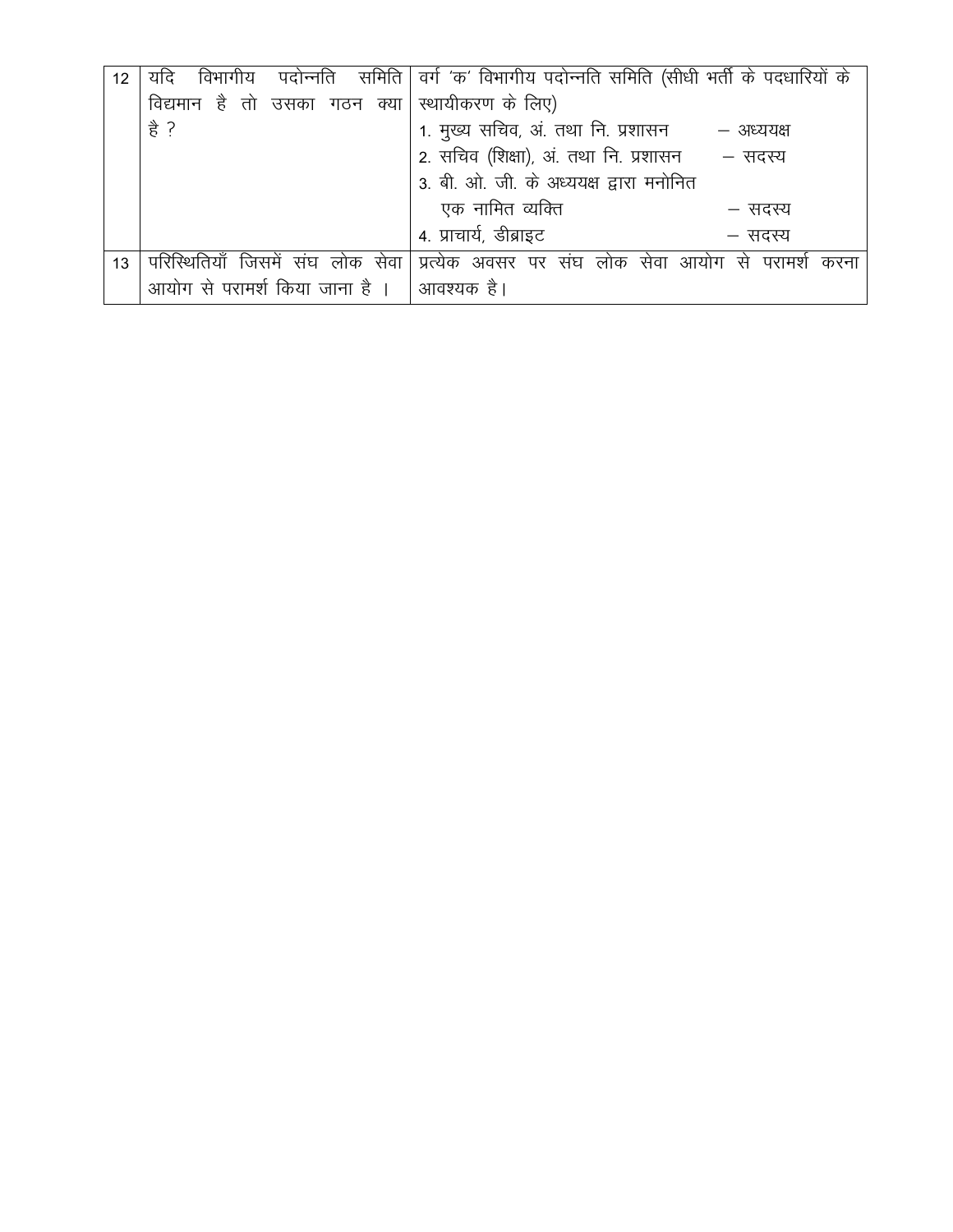| $\mathbf{1}$   | पदनाम                 | एसोशिएट प्रोफेसर                                                                                                                                       |
|----------------|-----------------------|--------------------------------------------------------------------------------------------------------------------------------------------------------|
| 2              | पद संख्या             | 03 * 2020 (कार्यभार के अनुसार परिवर्तनीय)                                                                                                              |
|                |                       | सिविल इंजीनियरिंग – 01                                                                                                                                 |
|                |                       | इलेक्ट्रॉनिक्स एवं कम्यूनिकेशन इंजीनियरिंग – 01                                                                                                        |
|                |                       | कम्प्यूटर विज्ञान एवं इंजीनियरिंग - 01                                                                                                                 |
| 3              | वर्गीकरण              | सामान्य केन्द्रीय सेवाएँ वर्ग 'क' राजपत्रित, अलिपिकीय                                                                                                  |
| $\overline{4}$ | वेतन बैंड और ग्रेड    | लेवल 13ए1                                                                                                                                              |
|                | वेतन $\angle$ वेतनमान | े.131400 से `.217100                                                                                                                                   |
| 5              | चयनपद या गैर          | लागू नहीं                                                                                                                                              |
|                | चयनपद                 |                                                                                                                                                        |
| 6              | सीधी भर्ती के लिए     | वर्ष से अधिक नहीं होनी चाहिए (केन्द्र सरकार द्वारा जारी<br>50                                                                                          |
|                | आयु सीमा              | अनुदेशों–आदेशों के अनुसार सरकारी कर्मचारियों के लिए पाँच वर्ष तक की                                                                                    |
|                |                       | छूट)                                                                                                                                                   |
| $\overline{7}$ | सीधी भर्ती के लिए     | ए.आई.सी.टी.ई. के दिनांक 01.03.2019 की अधिसूचना, खंड 5.2 (सी)                                                                                           |
|                | अपेक्षित शैक्षिक एवं  | सीधी भर्ती:                                                                                                                                            |
|                | अन्य योग्यताएँ        | (क) संबंधित विषय / फील्ड में पी.एच.डी. (विद्या वाचस्पति) की उपाधि तथा                                                                                  |
|                |                       | संबंधित विषय/शाखा के स्नाातक या निष्णात स्तर पर किसी एक में                                                                                            |
|                |                       | प्रथम श्रेणी या समकक्ष                                                                                                                                 |
|                |                       | एवं                                                                                                                                                    |
|                |                       | (ख)एस.सी.आई. जर्नलों में / यू.जी.सी. / ए.आई.सी.टी.ई. अनुमोदित जर्नलों की                                                                               |
|                |                       | सूची में कम से कम कुल 6 शोध–पत्र प्रकाशित किया हो।                                                                                                     |
|                |                       | एवं                                                                                                                                                    |
|                |                       | (ग) अध्यापन/अनुसंधान/उद्योग में न्यूनतम 8 वर्ष का अनुभव, जिसमें से                                                                                     |
|                |                       | कम से कम 2 वर्ष का अनुभव पी.एच.डी. के बाद का होना चाहिए।                                                                                               |
|                |                       | नोट 1:                                                                                                                                                 |
|                |                       | विद्यमान पदधारियों जिन्हें बुनियादी न्यूनतम अर्हता जैसे विज्ञान निष्णात                                                                                |
|                |                       | (गणित), विज्ञान निष्णात (बायोटेकनोलॉजी), विज्ञान निष्णात (इलोक्ट्रोनिक्स),                                                                             |
|                |                       | विज्ञान निष्णात(कम्प्यूटर विज्ञान एवं संबद्ध विषय), विज्ञान निष्णात (भौतिकी),                                                                          |
|                |                       | विज्ञान निष्णात (रसायन विज्ञान) एम.सी.ए, पी.जी.डी.एम, ए.एम.आई.ई.                                                                                       |
|                |                       | $\sqrt{a}$ ाणिज्य निष्णात या कोई अन्य समान अर्हता, जिसे भर्ती के समय पात्र<br>माना गया था के आधार पर शिक्षण–स्टाफ के रूप में भर्ती किया गया है, या     |
|                |                       |                                                                                                                                                        |
|                |                       | जिन्होंने ए.आई.सी.टी.ई. के दिनांक 13 मार्च, 2010 के राजपत्र के प्रकाशन से                                                                              |
|                |                       | पूर्व ऐसे पाठ्यक्रमों में प्रवेश लिया है, को उस या अन्य संस्थान में पदोन्नति<br>के साथ–साथ सीधी भर्ती के लिए भी पात्र माना जाएगा बशर्ते वे ऐसे विभिन्न |
|                |                       | शिक्षण पदों के लिए विनिर्दिष्ट पात्रता की अन्य मानदंड या उच्च अर्हता यदि                                                                               |
|                |                       |                                                                                                                                                        |
|                |                       | कोई हो, को पूरा करता हो। [ए.आई.सी.टी.ई. के दिनांक 01.03.2019 की                                                                                        |
|                |                       | अधिसूचना, खण्ड 7.5]                                                                                                                                    |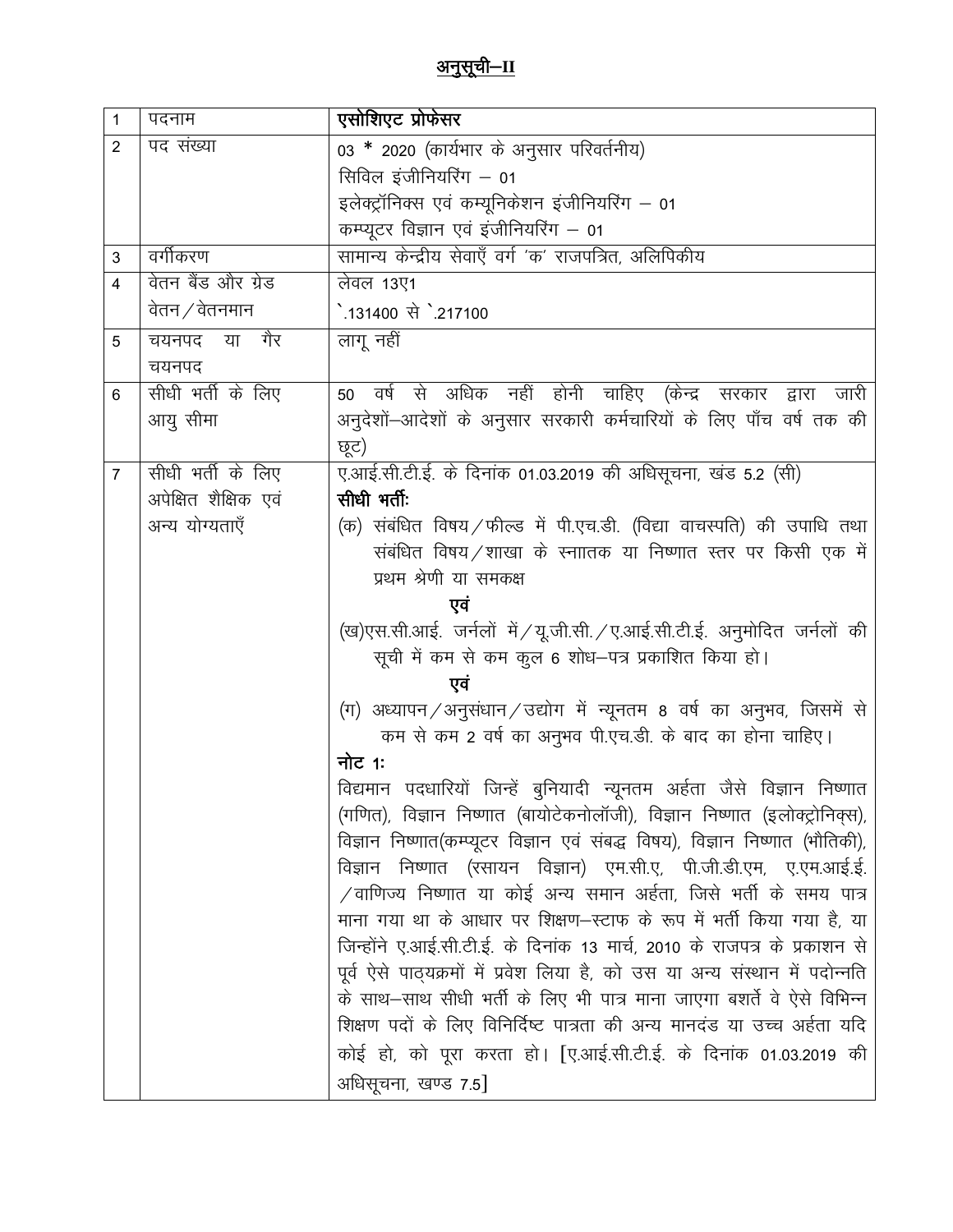|   |                           | नोट 2:                                                                                                                                             |
|---|---------------------------|----------------------------------------------------------------------------------------------------------------------------------------------------|
|   |                           | (i) इंजीनियरिंग की सही शाखा / विषय, जिसमें शैक्षणिक अर्हता एवं अनुभव                                                                               |
|   |                           | की आवश्यकता है, को भर्ती के समय सूचित किया जाएगा। [कृपया ए.                                                                                        |
|   |                           | आई.सी.टी.ई. के दिनांक 01–03–2019 की अधिसूचना, खण्ड 7.4 का                                                                                          |
|   |                           | संदर्भ लें]                                                                                                                                        |
|   |                           | (ii) पी.एच.डी. के समकक्षता के लिए 5 अंतराष्ट्रीय जर्नल पेपर प्रकाशित                                                                               |
|   |                           | करना होगा और प्रत्येक जर्नल का कुमुलेटिव इम्पैक्ट इनडेस्क 2.0 से कम                                                                                |
|   |                           | नहीं होना चाहिए और पदधारी इसका मुख्य लेखक होना चाहिए तथा                                                                                           |
|   |                           | सभी पाँचों प्रकाशन लेखक के विशेषज्ञता के क्षेत्र से होना चाहिए। इसके                                                                               |
|   |                           | विकल्पतः वह व्यक्ति कम से कम दो पैटेंट हासिल किया हो या राज्य या                                                                                   |
|   |                           | राष्ट्रीय स्तर पर मान्यता प्राप्त अपने कार्यस्थल की उत्पादकता को बढ़ाने                                                                            |
|   |                           | के लिए योगदान दिया हो या किसी राष्ट्रीय अकादमियों के अद्येता (फेलो)                                                                                |
|   |                           | के रूप में चुना गया हो। हालांकि समकक्षता प्रदान करने की प्रक्रिया को                                                                               |
|   |                           | संबंधित संबद्धक विश्वविद्यालय के द्वारा तैयार किया जाएगा। [कृपया ए.                                                                                |
|   |                           | आई.सी.टी.ई. के दिनांक 01.03.2019 के अधिसूचना, खण्ड 7.2 का संदर्भ<br>लें)                                                                           |
|   |                           |                                                                                                                                                    |
|   |                           | (iii) उपयुक्त स्तर एवं अनुप्रयोज्य के अनुसार डिप्लोमा संस्थानों के अनुभव<br>को भी डिग्री स्तर के संस्थानों के अनुभव के समकक्ष माना जाएगा।          |
|   |                           | हालांकि उपरोक्त अर्हता अनिवार्य है। [कृपया ए.आई.सी.टी.ई के दिनांक                                                                                  |
|   |                           | 01.03.2019 के अधिसूचना, खण्ड 2.26 का संदर्भ लें]                                                                                                   |
|   |                           |                                                                                                                                                    |
|   |                           | $(iv)$ यदि श्रेणी/क्लास) या डिविज़न नहीं प्रदान किया गया है तो संपूर्णांक के<br>न्यूनतम 60 प्रतिशत अंकों को प्रथम श्रेणी या डिविज़न के समकक्ष माना |
|   |                           | जाएगा। यदि ग्रेड प्वाइंट को अपनाया गया है तो अधोलिखित के अनुसार                                                                                    |
|   |                           | ग्रेड प्वाइंट औसत को समकक्ष अंको में परिवर्तित किया जाएगा।                                                                                         |
|   |                           | ग्रेड प्वाइंट   समकक्ष                                                                                                                             |
|   |                           | 6.25<br>55 प्रतिशत                                                                                                                                 |
|   |                           | 60 प्रतिशत<br>6.75                                                                                                                                 |
|   |                           | 65 प्रतिशत<br>7.25<br>70 प्रतिशत                                                                                                                   |
|   |                           | 7.75<br>75 प्रतिशत<br>8.25                                                                                                                         |
|   |                           | किपया ए. आई.सी.टी.ई. के दिनांक 01.03.2019 के अधिसूचना, खंड 7.3 का                                                                                  |
|   |                           | संदर्भ लें]                                                                                                                                        |
| 8 | क्या सीधी भर्ती के लिए    | लागू नहीं                                                                                                                                          |
|   | निर्धारित आयु एवं शैक्षिक |                                                                                                                                                    |
|   | योग्यताएँ पदोन्नति के     |                                                                                                                                                    |
|   | मामले में लागू होगा ?     |                                                                                                                                                    |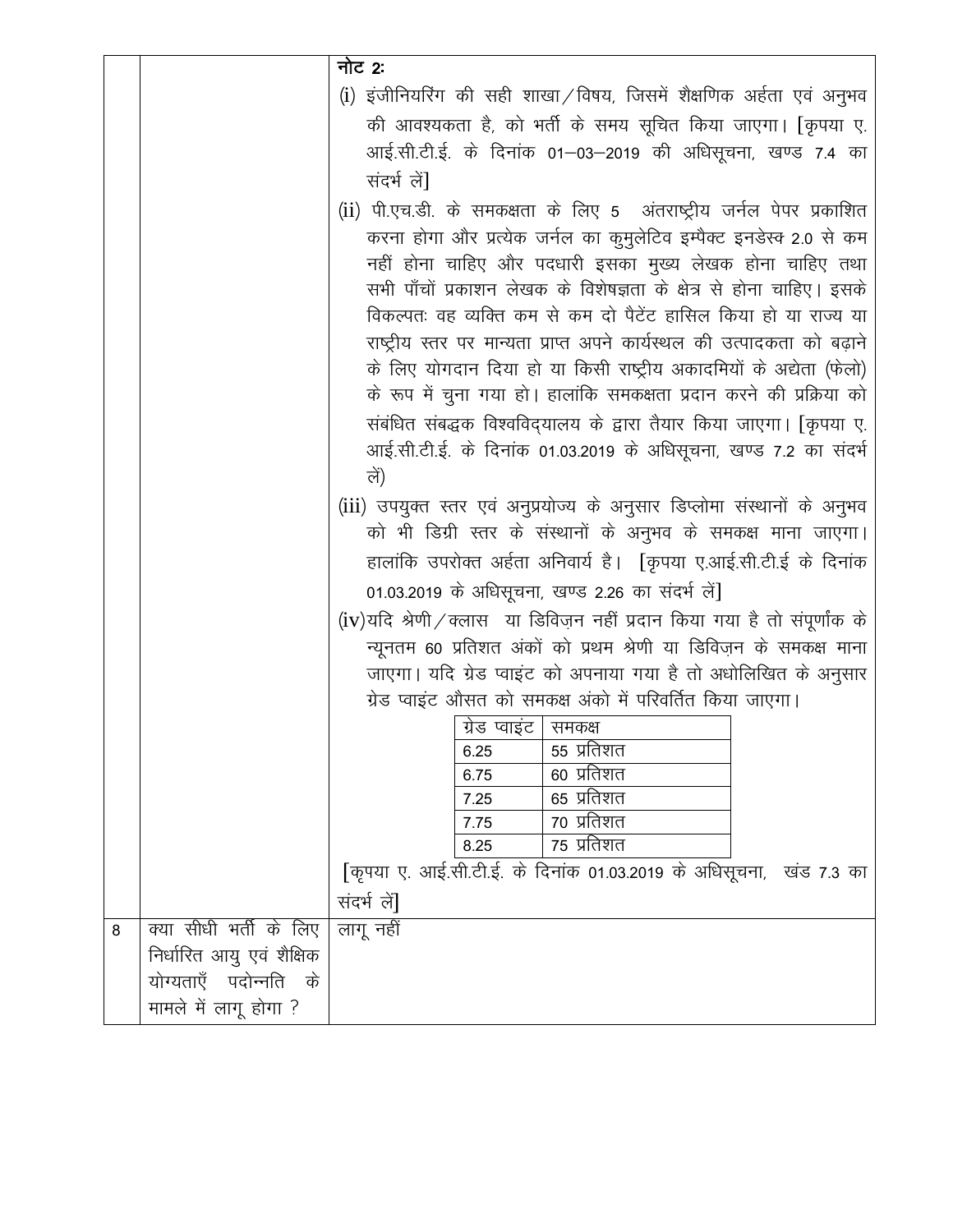| 9  | परिवीक्षा की अवधि, यदि          | सीधी भर्ती के लिए 01 वर्ष, बशर्ते ए.आई.सी.टी.ई. के दिनांक 01.03.2019 की        |
|----|---------------------------------|--------------------------------------------------------------------------------|
|    | कोई हो                          | अधिसूचना, खंड 4.0 (ii) के शर्तों को पूरा करता हो।                              |
| 10 | <u>मर्ती की</u> पद्धति,<br>क्या | सीधी भर्ती                                                                     |
|    | सीधी भर्ती द्वारा<br>या         | <b>नोट</b> : पदधारी के प्रतिनियुक्ति पर जाने या लम्बी बीमारी के कारण या अध्ययन |
|    | पदोन्नति<br>द्वारा<br>या        | छुट्टी पर जाने या किसी अन्य परिस्थितियों के कारण एक वर्ष या उससे               |
|    | प्रतिनियुक्ति / आमेलन           | अधिक की अवधि के लिए रिक्त रहने वाले रिक्तियों को केन्द्र सरकार के              |
|    | विभिन्न<br>द्वारा<br>तथा        | अधिकारियों से प्रतिनियुक्ति के आधार पर भरा जाए। (कार्मिक एंव प्रशिक्षण         |
|    | पद्धतियों द्वारा भरे जाने       | विभाग के दिनांक 31.12.2010 की अधिसूचना के खंड 3.11.4 का संदर्भ लें )           |
|    | रिक्तियों का प्रतिशत।           |                                                                                |
| 11 | पदोन्नति / प्रतिनियुक्ति /      | प्रतिनियुक्ति के आधार पर:                                                      |
|    | आमेलन द्वारा भर्ती करने         | (i) नियमित आधार पर/विभाग में अनुरूप पद णारण करता हो तथा पैरा 7                 |
|    | के मामले में, वे ग्रेड          | में सीधी भर्ती के लिए निर्धारित शैक्षणिक अर्हता धारण करता हो। (कार्मिक         |
|    | जिनसे पदोन्नति $\angle$         | एंव प्रशिक्षण विभाग के दिनांक 31.12.2010 की अधिसूचना के खंड 3.11.4             |
|    | प्रतिनियुक्ति $\angle$ आमेलन    | का संदर्भ लें )                                                                |
|    | किया जाना है।                   |                                                                                |
| 12 | यदि विभागीय पदोन्नति            | वर्ग 'क' विभागीय पदोन्नति समिति (सीधी भर्ती के पदधारियों के स्थायीकरण          |
|    | समिति विद्यमान है तो            | के लिए)                                                                        |
|    | उसका गठन क्या है ?              | 1. मुख्य सचिव, अं. तथा नि. प्रशासन<br>– अध्ययक्ष                               |
|    |                                 | 2. सचिव (शिक्षा), अं. तथा नि. प्रशासन<br>– सदस्य                               |
|    |                                 | 3. बी. ओ. जी. के अध्ययक्ष द्वारा मनोनित                                        |
|    |                                 | एक नामित व्यक्ति<br>– सदस्य                                                    |
|    |                                 | 4. प्राचार्य, डीब्राइट<br>– सदस्य                                              |
| 13 | परिस्थितियाँ जिसमें संघ         | प्रत्येक अवसर पर संघ लोक सेवा आयोग से परामर्श करना आवश्यक है।                  |
|    | लोक सेवा आयोग से                |                                                                                |
|    | परामर्श किया जाना है            |                                                                                |